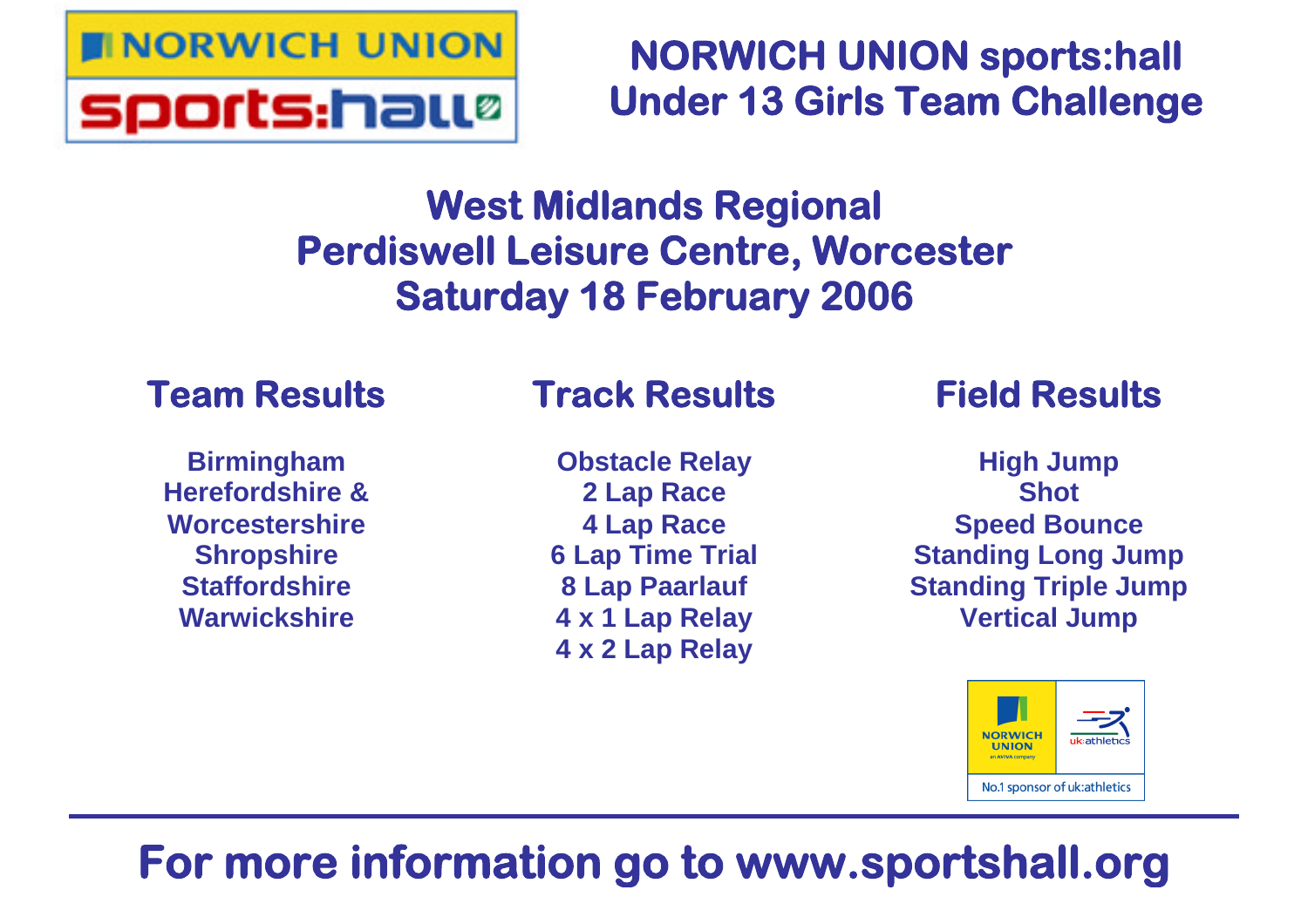## **Competition Results**

|         | <b>Competition:</b><br>NUS-West Midlands Regional Under 13 Girls |        |              |           |    |     | Venue: |     |     | Persidwell Leisure Centre, Worcester |    |     |    |            |            |     | <b>Date</b><br>18 Feb 2006 |
|---------|------------------------------------------------------------------|--------|--------------|-----------|----|-----|--------|-----|-----|--------------------------------------|----|-----|----|------------|------------|-----|----------------------------|
| Ranking | Team                                                             | Colour | <b>Score</b> | <b>OR</b> | P8 | 4x1 | 4x2    | 2LR | 4LR | 6LR                                  | HJ | S.  | SВ | <b>SLJ</b> | <b>STJ</b> | VJ  |                            |
|         | Birmingham                                                       | orange | 723          | 70        | 50 | 70  | 70     | 58  | 54  | 40                                   | 50 | -54 | 57 | 52         | 54         | 44  |                            |
|         | Warwickshire                                                     | royal  | 589          | 60        | 60 | 50  | 60     | 35  | 42  | 32                                   | 35 | 46  | 45 | 44         | 40         | 40  |                            |
|         | Shropshire                                                       | red    | 582          | 50        | 30 | 60  | 50     | 45  | 44  | 38                                   | 45 | 48  | 42 | 50         | 34         | 46  |                            |
|         | Here'shire & Wor'shire                                           | navy   | 462          | 40        | 40 | 40  | 30     | 36  | 40  | 42                                   | 26 | 36  | 16 | 30         | 34         | -52 |                            |
|         | Staffordshire                                                    | green  | 398          |           | 70 |     | 40     | 36  | 18  | 58                                   | 54 |     | 24 | 34         | 48         | 16  |                            |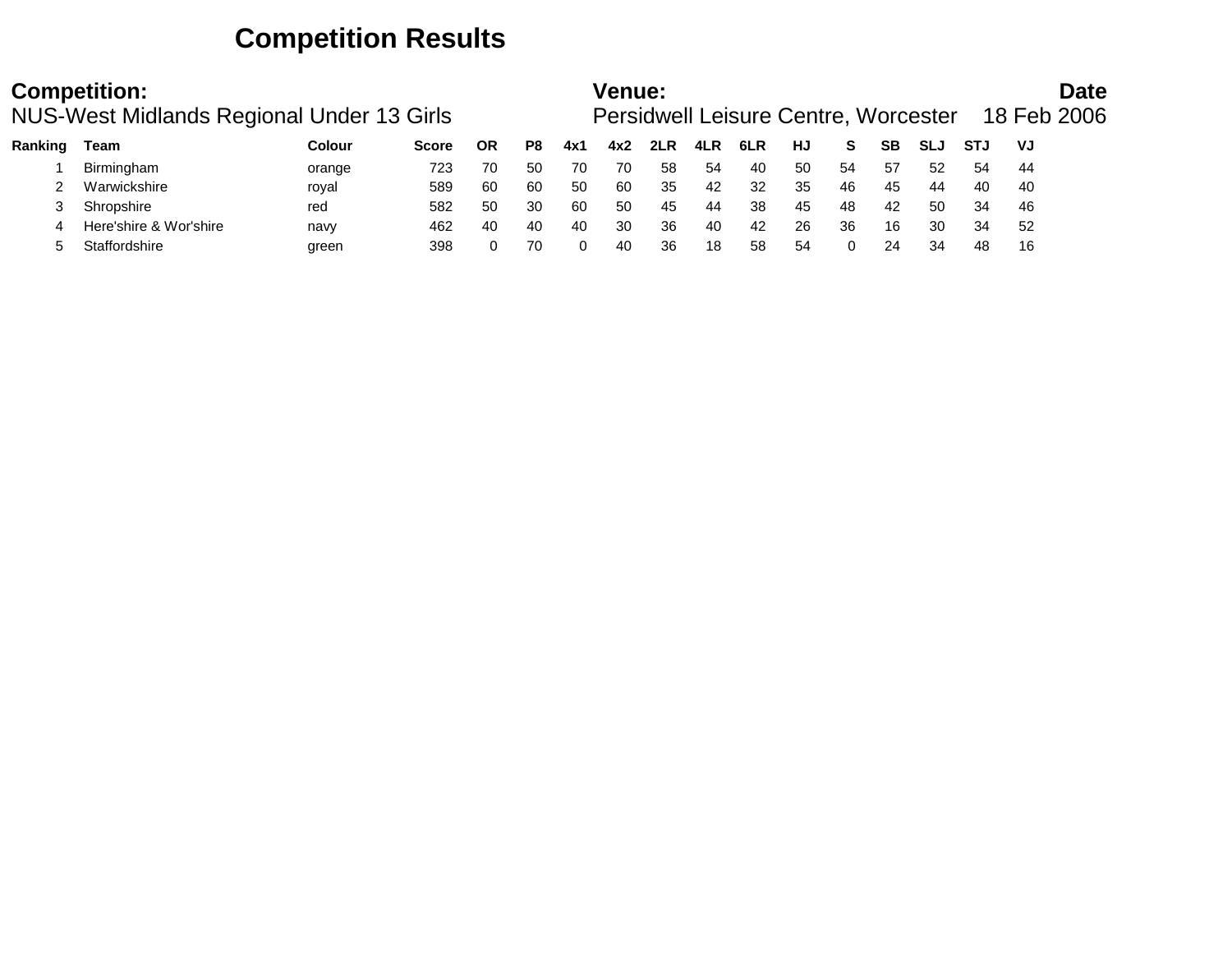## **Team Results Birmingham (orange)**

|         | <b>Competition:</b> | NUS-West Midlands Regional Under 13 Girls |                 |              |             |                |             | <b>Venue:</b>     |      |                   | Persidwell Leisure Centre, Worcester |           |          |           |            |                     |                | <b>Date</b><br>18 Feb 2006 |
|---------|---------------------|-------------------------------------------|-----------------|--------------|-------------|----------------|-------------|-------------------|------|-------------------|--------------------------------------|-----------|----------|-----------|------------|---------------------|----------------|----------------------------|
| Ranking | <b>Team</b>         |                                           | <b>Colour</b>   | <b>Score</b> | <b>OR</b>   | P <sub>8</sub> | 4x1         | 4x2               | 2LR  | 4LR               | 6LR                                  | <b>HJ</b> | S.       | <b>SB</b> | <b>SLJ</b> | <b>STJ</b>          | VJ             |                            |
|         | Birmingham          |                                           |                 | 723          | 70          | 50             | 70          | 70                | 58   | 54                | 40                                   | 50        | 54       | 57        | 52         | 54                  | 44             |                            |
| 2       | Warwickshire        |                                           | orange<br>royal | 589          | 60          | 60             | 50          | 60                | 35   | 42                | 32                                   | 35        | 46       | 45        | 44         | 40                  | 40             |                            |
| 3       | Shropshire          |                                           | red             | 582          | 50          | 30             | 60          | 50                | 45   | 44                | 38                                   | 45        | 48       | 42        | 50         | 34                  | 46             |                            |
| 4       |                     | Here'shire & Wor'shire                    | navy            | 462          | 40          | 40             | 40          | 30                | 36   | 40                | 42                                   | 26        | 36       | 16        | 30         | 34                  | 52             |                            |
| 5       | Staffordshire       |                                           | green           | 398          | $\mathbf 0$ | 70             | $\mathbf 0$ | 40                | 36   | 18                | 58                                   | 54        | $\Omega$ | 24        | 34         | 48                  | 16             |                            |
|         | <b>Comp No Name</b> |                                           |                 | <b>Event</b> |             | Perf1          |             | Perf <sub>2</sub> |      | Perf <sub>3</sub> |                                      | Perf4     |          |           |            | <b>Best Ranking</b> |                | <b>Points</b>              |
|         |                     | <b>Beth Reuben</b>                        |                 | 2LR          |             |                | 22.8        |                   | 22.6 |                   |                                      |           |          |           | 22.6       |                     |                | 30                         |
|         |                     | <b>Beth Reuben</b>                        |                 | <b>SLJ</b>   |             |                | 2.22        |                   | 2.10 |                   | 2.12                                 | 2.10      |          |           | 2.22       |                     | 2              | 28                         |
|         | 2                   | Jade Hodgson                              |                 | 2LR          |             | 23.1           |             | 23.1              |      |                   |                                      |           |          | 23.1      |            |                     | $\overline{2}$ | 28                         |
|         | $\overline{2}$      | Jade Hodgson                              |                 | <b>STJ</b>   |             | 6.22           |             |                   | 6.41 |                   | 6.37                                 | 6.26      |          | 6.41      |            |                     | 3              | 26                         |
|         | 3                   | Andrea Lewis-Jones                        |                 | 6LR          |             | 1:23.3         |             |                   |      |                   |                                      |           |          | 1:23.3    |            |                     | 3              | 26                         |
|         | 3                   | Andrea Lewis-Jones                        |                 | <b>SB</b>    |             |                | 87          |                   |      |                   |                                      |           |          |           | 87         |                     |                | 30                         |
|         | 4                   | Ami Rutter                                |                 | 4LR          |             |                | 50.2        |                   | 50.3 |                   |                                      |           |          |           | 50.3       |                     | $\overline{2}$ | 28                         |
|         | 4                   | Ami Rutter                                |                 | HJ           |             |                | 1.35        |                   |      |                   |                                      |           |          |           | 1.35       |                     | $\overline{2}$ | 28                         |
|         | 5                   | Rosie-May Wheeler                         |                 | 4LR          |             |                | 51.2        |                   | 50.8 |                   |                                      |           |          |           | 50.8       |                     | 3              | 26                         |
|         | 5                   | Rosie-May Wheeler                         |                 | S            |             |                | 7.56        |                   | 7.83 |                   | 7.40                                 | 8.05      |          |           | 8.05       |                     |                | 30                         |
|         | 6                   | <b>Danielle Norton</b>                    |                 | 6LR          |             | 1:27.3         |             |                   |      |                   |                                      |           |          | 1:27.3    |            |                     | 9              | 14                         |
|         | 6                   | Danielle Norton                           |                 | VJ           |             |                | 37          |                   | 34   |                   | 32                                   |           | 34       |           | 37         |                     | 9              | 14                         |
|         |                     | Helena Singleton                          |                 | <b>STJ</b>   |             | 5.91           |             |                   | 6.53 |                   | 6.09                                 | 6.23      |          |           | 6.53       |                     | $\overline{2}$ | 28                         |
|         | 8                   | Milly Kellyman                            |                 | <b>SLJ</b>   |             |                | 2.20        |                   | 2.12 |                   | 2.00                                 | 2.10      |          |           | 2.20       |                     | 4              | 24                         |
|         | 9                   | Jade Perry                                |                 | S            |             |                | 6.16        |                   | 0.00 |                   | 6.83                                 | 6.81      |          |           | 6.83       |                     | 4              | 24                         |
|         | 10                  | <b>Talisa Free</b>                        |                 | VJ           |             |                | 54          |                   | 55   |                   | 55                                   |           | 54       |           | 55         |                     |                | 30                         |
|         | 11                  | Danielle Georgiou                         |                 | <b>SB</b>    |             |                | 81          |                   |      |                   |                                      |           |          |           | 81         |                     | $2=$           | 27                         |
|         | 12                  | Sophie Taylor                             |                 | HJ           |             |                | 1.30        |                   |      |                   |                                      |           |          |           | 1.30       |                     | 5              | 22                         |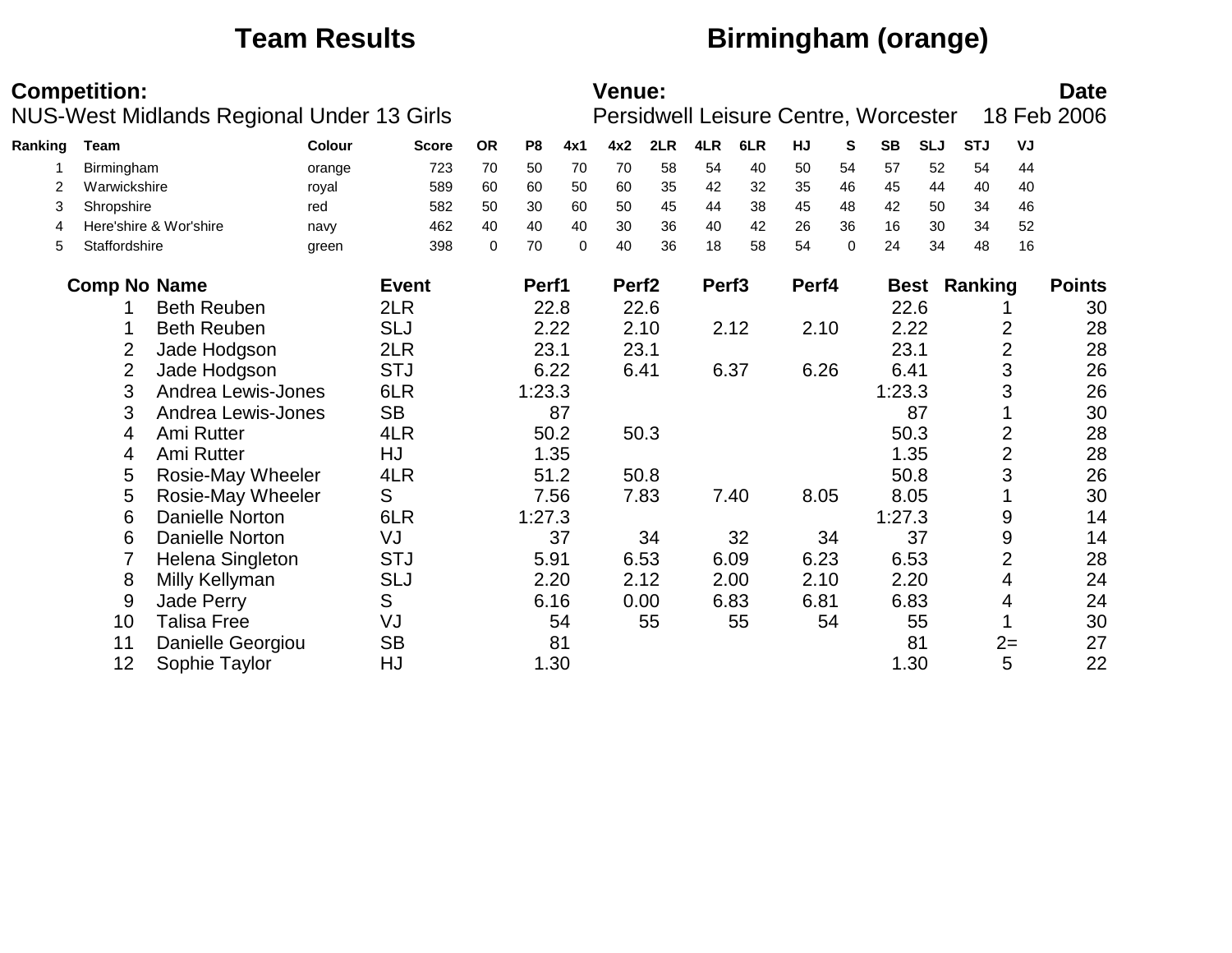## **Team Results Here'shire & Wor'shire (navy)**

|         | <b>Competition:</b> |                                           |        |              |             |        |          | Venue:            |      |                   |      |       |          |                                      |            |                     |                | <b>Date</b>   |
|---------|---------------------|-------------------------------------------|--------|--------------|-------------|--------|----------|-------------------|------|-------------------|------|-------|----------|--------------------------------------|------------|---------------------|----------------|---------------|
|         |                     | NUS-West Midlands Regional Under 13 Girls |        |              |             |        |          |                   |      |                   |      |       |          | Persidwell Leisure Centre, Worcester |            |                     |                | 18 Feb 2006   |
| Ranking | Team                |                                           | Colour | <b>Score</b> | <b>OR</b>   | P8     | 4x1      | 4x2               | 2LR  | 4LR               | 6LR  | HJ    | S        | <b>SB</b>                            | <b>SLJ</b> | <b>STJ</b>          | VJ             |               |
|         | Birmingham          |                                           | orange | 723          | 70          | 50     | 70       | 70                | 58   | 54                | 40   | 50    | 54       | 57                                   | 52         | 54                  | 44             |               |
| 2       | Warwickshire        |                                           | royal  | 589          | 60          | 60     | 50       | 60                | 35   | 42                | 32   | 35    | 46       | 45                                   | 44         | 40                  | 40             |               |
| 3       | Shropshire          |                                           | red    | 582          | 50          | 30     | 60       | 50                | 45   | 44                | 38   | 45    | 48       | 42                                   | 50         | 34                  | 46             |               |
| 4       |                     | Here'shire & Wor'shire                    | navy   | 462          | 40          | 40     | 40       | 30                | 36   | 40                | 42   | 26    | 36       | 16                                   | 30         | 34                  | 52             |               |
| 5       | Staffordshire       |                                           | green  | 398          | $\mathbf 0$ | 70     | $\Omega$ | 40                | 36   | 18                | 58   | 54    | $\Omega$ | 24                                   | 34         | 48                  | 16             |               |
|         | <b>Comp No Name</b> |                                           |        | <b>Event</b> |             | Perf1  |          | Perf <sub>2</sub> |      | Perf <sub>3</sub> |      | Perf4 |          |                                      |            | <b>Best Ranking</b> |                | <b>Points</b> |
|         | 13                  | <b>Ellie Bradley</b>                      |        | HJ           |             |        | 1.20     |                   |      |                   |      |       |          |                                      | 1.20       |                     | 9              | 14            |
|         | 14                  | <b>Elizabeth Sliwa</b>                    |        | <b>SB</b>    |             |        | 63       |                   |      |                   |      |       |          |                                      | 63         |                     | 8              | 16            |
|         | 15                  | Emma Hall                                 |        | 2LR          |             |        | 24.9     |                   | 0.0  |                   |      |       |          |                                      | 24.9       |                     | 10             | 12            |
|         | 16                  | Emma Jenkins                              |        | VJ           |             |        | 44       |                   | 43   |                   | 47   |       | 48       |                                      | 48         |                     | 4              | 24            |
|         | 17                  | Emma Davis                                |        | 4LR          |             |        | 51.5     |                   | 51.9 |                   |      |       |          |                                      | 51.9       |                     | 5              | 22            |
|         | 17                  | <b>Emma Davis</b>                         |        | <b>STJ</b>   |             |        | 5.29     |                   | 5.47 |                   | 5.52 | 5.28  |          |                                      | 5.52       |                     | 10             | 12            |
|         | 18                  | Fenn O'Meally                             |        | S            |             |        | 4.90     |                   | 4.35 |                   | 0.00 | 5.01  |          | 5.01                                 |            |                     | 8              | 16            |
|         | 19                  | <b>Jess Rushall</b>                       |        | <b>SLJ</b>   |             |        | 1.86     |                   | 1.86 |                   | 1.84 | 1.92  |          |                                      | 1.92       |                     | 9              | 14            |
|         | 20                  | Laura Porter                              |        | 4LR          |             |        | 52.2     |                   | 0.0  |                   |      |       |          |                                      | 52.2       |                     | $6=$           | 18            |
|         | 20                  | Laura Porter                              |        | S            |             | 5.01   |          |                   | 5.27 |                   | 5.11 | 5.24  |          | 5.27                                 |            |                     | 6              | 20            |
|         | 21                  | Megan Davis                               |        | 6LR          |             | 1:24.3 |          |                   |      |                   |      |       |          | 1:24.3                               |            |                     | 4              | 24            |
|         | 21                  | Megan Davis                               |        | HJ           |             |        | 1.20     |                   |      |                   |      |       |          |                                      | 1.20       |                     | 10             | 12            |
|         | 22                  | <b>Paisley Hibert</b>                     |        | 2LR          |             |        | 24.0     |                   | 23.7 |                   |      |       |          | 23.7                                 |            |                     | 4              | 24            |
|         | 22                  | <b>Paisley Hibert</b>                     |        | VJ           |             |        | 51       |                   | 46   |                   | 47   |       | 43       |                                      | 51         |                     | $\overline{2}$ | 28            |
|         | 23                  | <b>Thomasinla Ball</b>                    |        | 6LR          |             | 1:25.8 |          |                   |      |                   |      |       |          | 1:25.8                               |            |                     | 7              | 18            |
|         | 23                  | <b>Thomasinla Ball</b>                    |        | <b>STJ</b>   |             |        | 5.85     |                   | 6.03 |                   | 6.01 | 6.09  |          | 6.09                                 |            |                     | 5              | 22            |
|         | 24                  | <b>Rachel Baker</b>                       |        | <b>SLJ</b>   |             |        | 2.06     |                   | 2.02 |                   | 1.96 | 1.90  |          |                                      | 2.06       |                     | 8              | 16            |
|         | 100                 | <b>Kate Raski</b>                         |        | <b>SB</b>    |             |        | 59       |                   |      |                   |      |       |          |                                      | 59         |                     |                |               |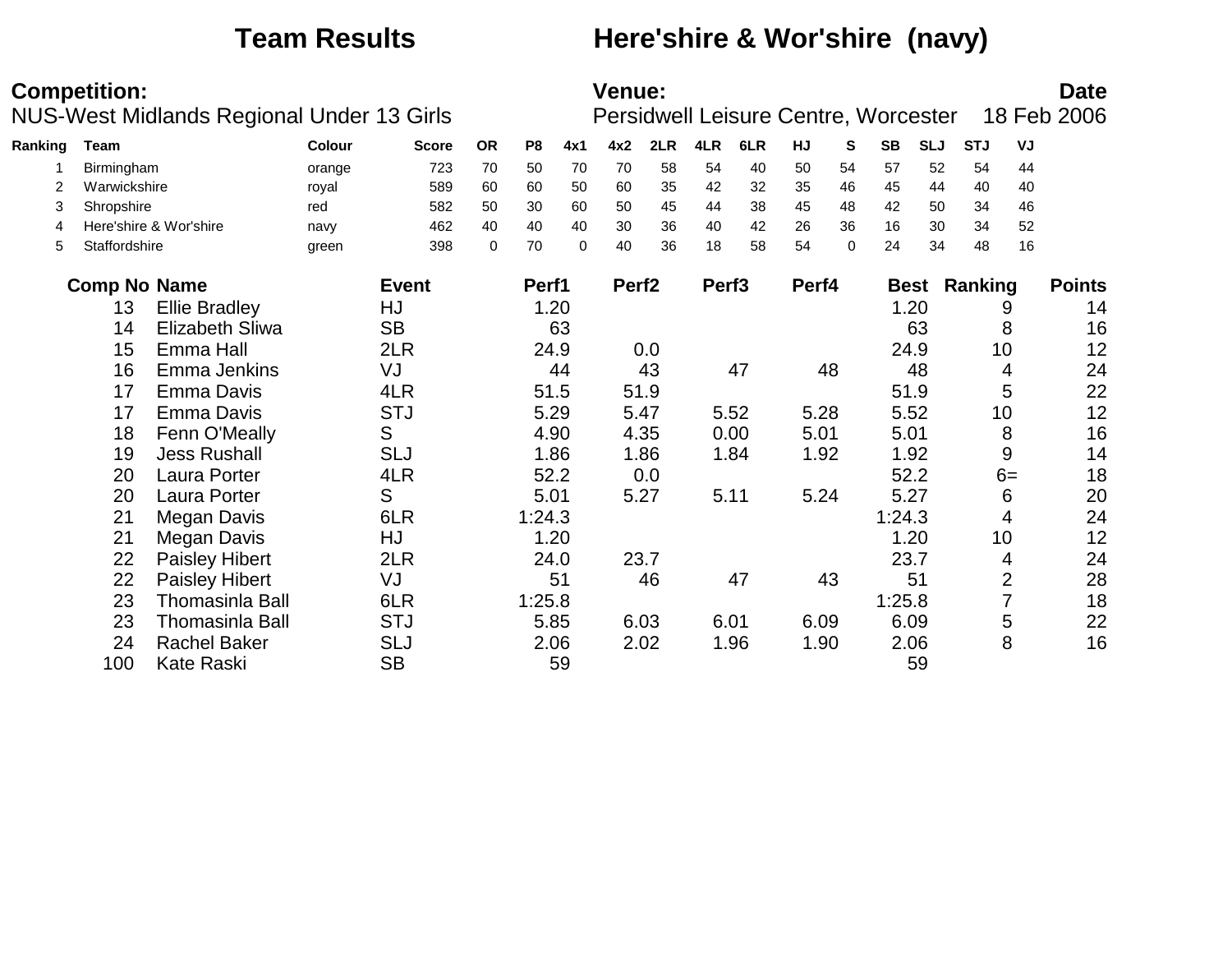## **Team Results Shropshire (red)**

|         | <b>Competition:</b> |                                           |        |              |           |                |          | <b>Venue:</b>     |      |                   |      |       |          | Persidwell Leisure Centre, Worcester |            |                     |                  | <b>Date</b><br>18 Feb 2006 |
|---------|---------------------|-------------------------------------------|--------|--------------|-----------|----------------|----------|-------------------|------|-------------------|------|-------|----------|--------------------------------------|------------|---------------------|------------------|----------------------------|
|         |                     | NUS-West Midlands Regional Under 13 Girls |        |              |           |                |          |                   |      |                   |      |       |          |                                      |            |                     |                  |                            |
| Ranking | <b>Team</b>         |                                           | Colour | <b>Score</b> | <b>OR</b> | P <sub>8</sub> | 4x1      | 4x2               | 2LR  | 4LR               | 6LR  | HJ    | S        | <b>SB</b>                            | <b>SLJ</b> | <b>STJ</b>          | VJ               |                            |
|         | Birmingham          |                                           | orange | 723          | 70        | 50             | 70       | 70                | 58   | 54                | 40   | 50    | 54       | 57                                   | 52         | 54                  | 44               |                            |
| 2       | Warwickshire        |                                           | royal  | 589          | 60        | 60             | 50       | 60                | 35   | 42                | 32   | 35    | 46       | 45                                   | 44         | 40                  | 40               |                            |
| 3       | Shropshire          |                                           | red    | 582          | 50        | 30             | 60       | 50                | 45   | 44                | 38   | 45    | 48       | 42                                   | 50         | 34                  | 46               |                            |
| 4       |                     | Here'shire & Wor'shire                    | navy   | 462          | 40        | 40             | 40       | 30                | 36   | 40                | 42   | 26    | 36       | 16                                   | 30         | 34                  | 52               |                            |
| 5       | Staffordshire       |                                           | green  | 398          | 0         | 70             | $\Omega$ | 40                | 36   | 18                | 58   | 54    | $\Omega$ | 24                                   | 34         | 48                  | 16               |                            |
|         | <b>Comp No Name</b> |                                           |        | <b>Event</b> |           | Perf1          |          | Perf <sub>2</sub> |      | Perf <sub>3</sub> |      | Perf4 |          |                                      |            | <b>Best Ranking</b> |                  | <b>Points</b>              |
|         | 25                  | Helena Vaughan                            |        | <b>SLJ</b>   |           | 2.08           |          |                   | 2.02 |                   | 2.00 | 2.12  |          |                                      | 2.12       |                     | 6                | 20                         |
|         | 26                  | <b>Chloe Murphy</b>                       |        | 6LR          |           | 1:26.7         |          |                   |      |                   |      |       |          | 1:26.7                               |            |                     | 8                | 16                         |
|         | 26                  | <b>Chloe Murphy</b>                       |        | <b>SB</b>    |           |                | 78       |                   |      |                   |      |       |          |                                      | 78         |                     | 5                | 22                         |
|         | 27                  | Sophie Worrall                            |        | 2LR          |           | 24.1           |          |                   | 0.0  |                   |      |       |          | 24.1                                 |            |                     | $6=$             | 19                         |
|         | 27                  | Sophie Worrall                            |        | VJ           |           |                | 44       |                   | 42   |                   | 49   |       | 48       |                                      | 49         |                     | 3                | 26                         |
|         | 28                  | Kez Ogden                                 |        | HJ           |           |                | 1.30     |                   |      |                   |      |       |          |                                      | 1.30       |                     | $6=$             | 19                         |
|         | 29                  | Jodie Phillips                            |        | S            |           | 5.40           |          |                   | 5.54 |                   | 5.50 | 5.75  |          |                                      | 5.75       |                     | 5                | 22                         |
|         | 30                  | Nia Breeze                                |        | VJ           |           |                | 44       |                   | 42   |                   | 43   |       | 44       |                                      | 44         |                     | 6                | 20                         |
|         | 31                  | <b>Steph Butler</b>                       |        | 4LR          |           |                | 55.3     |                   | 0.0  |                   |      |       |          |                                      | 55.3       |                     | $\boldsymbol{9}$ | 14                         |
|         | 31                  | <b>Steph Butler</b>                       |        | <b>SB</b>    |           |                | 74       |                   |      |                   |      |       |          |                                      | 74         |                     | 6                | 20                         |
|         | 32                  | Demi Lewendon                             |        | 6LR          |           | 1:25.1         |          |                   |      |                   |      |       |          | 1:25.1                               |            |                     | 5                | 22                         |
|         | 32                  | Demi Lewendon                             |        | HJ           |           |                | 1.35     |                   |      |                   |      |       |          |                                      | 1.35       |                     | 3                | 26                         |
|         | 33                  | <b>Alice Brett</b>                        |        | 4LR          |           | 50.7           |          |                   | 49.9 |                   |      |       |          |                                      | 49.9       |                     |                  | 30                         |
|         | 33                  | <b>Alice Brett</b>                        |        | <b>STJ</b>   |           | 5.56           |          |                   | 5.48 | 5.21              |      | 5.31  |          |                                      | 5.56       |                     | 9                | 14                         |
|         | 34                  | Laura Gibbons                             |        | <b>STJ</b>   |           | 6.01           |          |                   | 5.86 | 6.01              |      | 5.96  |          | 6.01                                 |            |                     | 6                | 20                         |
|         | 35                  | <b>Grace Smith</b>                        |        | 2LR          |           | 23.3           |          |                   | 23.3 |                   |      |       |          |                                      | 23.3       |                     | 3                | 26                         |
|         | 35                  | <b>Grace Smith</b>                        |        | <b>SLJ</b>   |           | 2.26           |          |                   | 2.22 |                   | 2.10 | 2.22  |          |                                      | 2.26       |                     |                  | 30                         |
|         | 36                  | Zoe Green                                 |        | S            |           | 6.58           |          |                   | 7.03 |                   | 7.26 | 7.75  |          |                                      | 7.75       |                     | 3                | 26                         |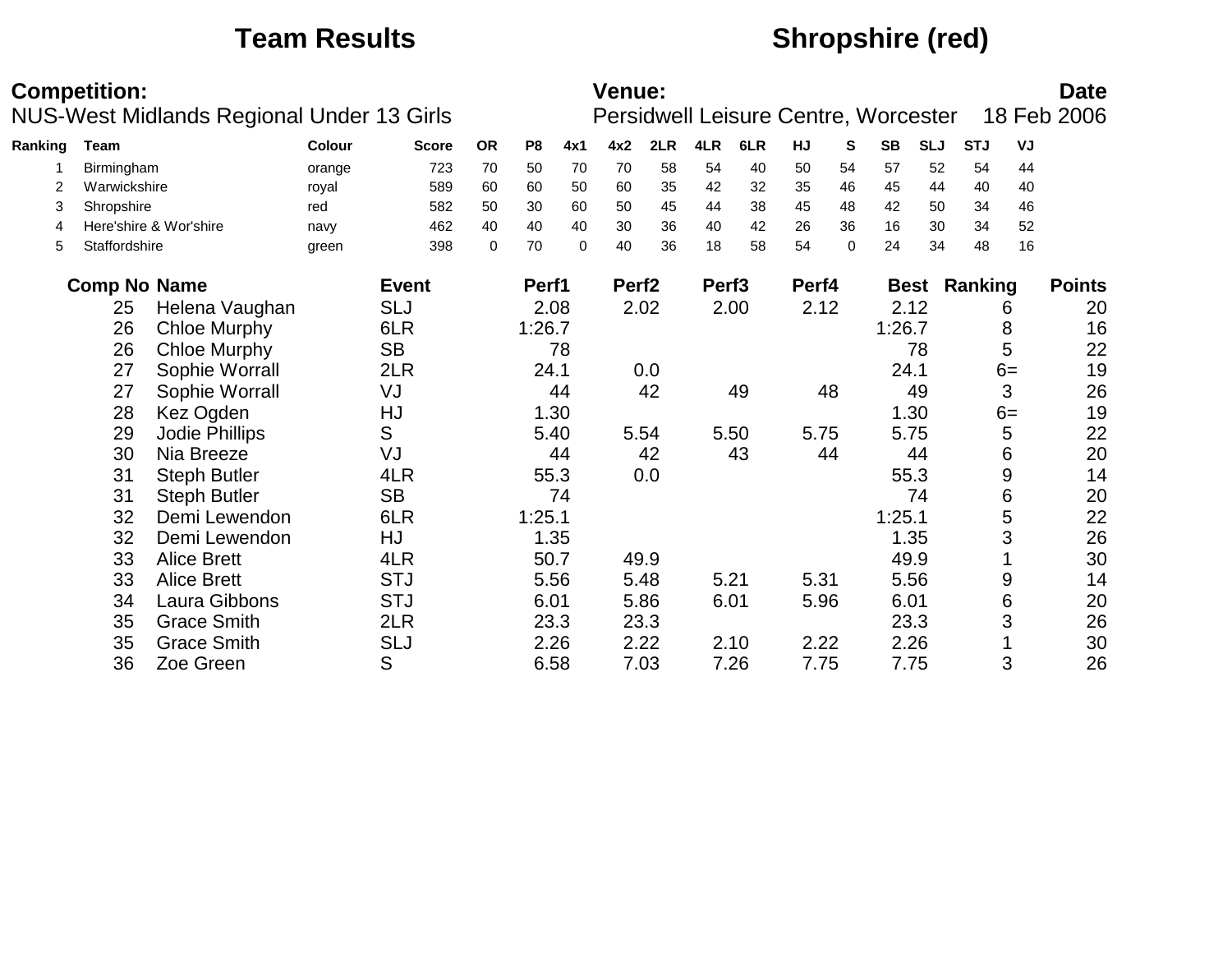## **Team Results Staffordshire (green)**

|         | <b>Competition:</b> | <b>NUS-West Midlands Regional Under 13 Girls</b> |        |              |           |                |      | <b>Venue:</b>     |      |                   |      | Persidwell Leisure Centre, Worcester |    |           |            |            |                | <b>Date</b><br>18 Feb 2006 |
|---------|---------------------|--------------------------------------------------|--------|--------------|-----------|----------------|------|-------------------|------|-------------------|------|--------------------------------------|----|-----------|------------|------------|----------------|----------------------------|
| Ranking | <b>Team</b>         |                                                  | Colour | <b>Score</b> | <b>OR</b> | P <sub>8</sub> | 4x1  | 4x2               | 2LR  | 4LR               | 6LR  | HJ                                   | S  | <b>SB</b> | <b>SLJ</b> | <b>STJ</b> | VJ             |                            |
|         | Birmingham          |                                                  | orange | 723          | 70        | 50             | 70   | 70                | 58   | 54                | 40   | 50                                   | 54 | 57        | 52         | 54         | 44             |                            |
|         | Warwickshire        |                                                  | royal  | 589          | 60        | 60             | 50   | 60                | 35   | 42                | 32   | 35                                   | 46 | 45        | 44         | 40         | 40             |                            |
| 3       | Shropshire          |                                                  | red    | 582          | 50        | 30             | 60   | 50                | 45   | 44                | 38   | 45                                   | 48 | 42        | 50         | 34         | 46             |                            |
| 4       |                     | Here'shire & Wor'shire                           | navy   | 462          | 40        | 40             | 40   | 30                | 36   | 40                | 42   | 26                                   | 36 | 16        | 30         | 34         | 52             |                            |
| 5       | Staffordshire       |                                                  | green  | 398          | 0         | 70             | 0    | 40                | 36   | 18                | 58   | 54                                   | 0  | 24        | 34         | 48         | 16             |                            |
|         | <b>Comp No Name</b> |                                                  |        | <b>Event</b> |           | Perf1          |      | Perf <sub>2</sub> |      | Perf <sub>3</sub> |      | Perf4                                |    |           | Best       | Ranking    |                | <b>Points</b>              |
|         | 37                  | Stephanie Wood                                   |        | <b>SLJ</b>   |           |                | 2.06 |                   | 2.10 |                   | 2.14 | 2.02                                 |    |           | 2.14       |            | 5              | 22                         |
|         | 38                  | Vanesa Brown                                     |        | <b>SB</b>    |           |                | 80   |                   |      |                   |      |                                      |    |           | 80         |            | 4              | 24                         |
|         | 39                  | Megan Webberley                                  |        | 4LR          |           | 52.2           |      |                   | 0.0  |                   |      |                                      |    |           | 52.2       |            | $6=$           | 18                         |
|         | 39                  | Megan Webberley                                  |        | <b>STJ</b>   |           | 5.79           |      |                   | 5.52 |                   | 5.51 | 5.33                                 |    |           | 5.79       |            |                | 18                         |
|         | 40                  | Lisa Deakin                                      |        | 6LR          |           | 1:20.0         |      |                   |      |                   |      |                                      |    | 1:20.0    |            |            |                | 30                         |
|         | 40                  | Lisa Deakin                                      |        | <b>STJ</b>   |           | 6.74           |      |                   | 6.75 |                   | 6.73 | 6.67                                 |    |           | 6.75       |            |                | 30                         |
|         | 41                  | <b>Clare Britton</b>                             |        | VJ           |           |                | 36   |                   | 37   |                   | 37   |                                      | 38 |           | 38         |            | 8              | 16                         |
|         | 42                  | Paige Machin                                     |        | 2LR          |           | 24.7           |      |                   | 0.0  |                   |      |                                      |    |           | 24.7       |            | 9              | 14                         |
|         | 42                  | Paige Machin                                     |        | <b>SLJ</b>   |           |                | 1.80 |                   | 1.74 |                   | 1.82 | 1.82                                 |    |           | 1.82       |            | 10             | 12                         |
|         | 43                  | <b>Katie Gardener</b>                            |        | 6LR          |           | 1:21.0         |      |                   |      |                   |      |                                      |    | 1:21.0    |            |            | $\overline{2}$ | 28                         |
|         | 43                  | <b>Katie Gardener</b>                            |        | HJ           |           |                | 1.30 |                   |      |                   |      |                                      |    |           | 1.30       |            | 4              | 24                         |
|         | 44                  | <b>Jasmin Sawyers</b>                            |        | 2LR          |           | 23.7           |      |                   | 24.0 |                   |      |                                      |    |           | 24.0       |            | 5              | 22                         |
|         | 44                  | <b>Jasmin Sawyers</b>                            |        | HJ           |           |                | 1.38 |                   |      |                   |      |                                      |    |           | 1.38       |            |                | 30                         |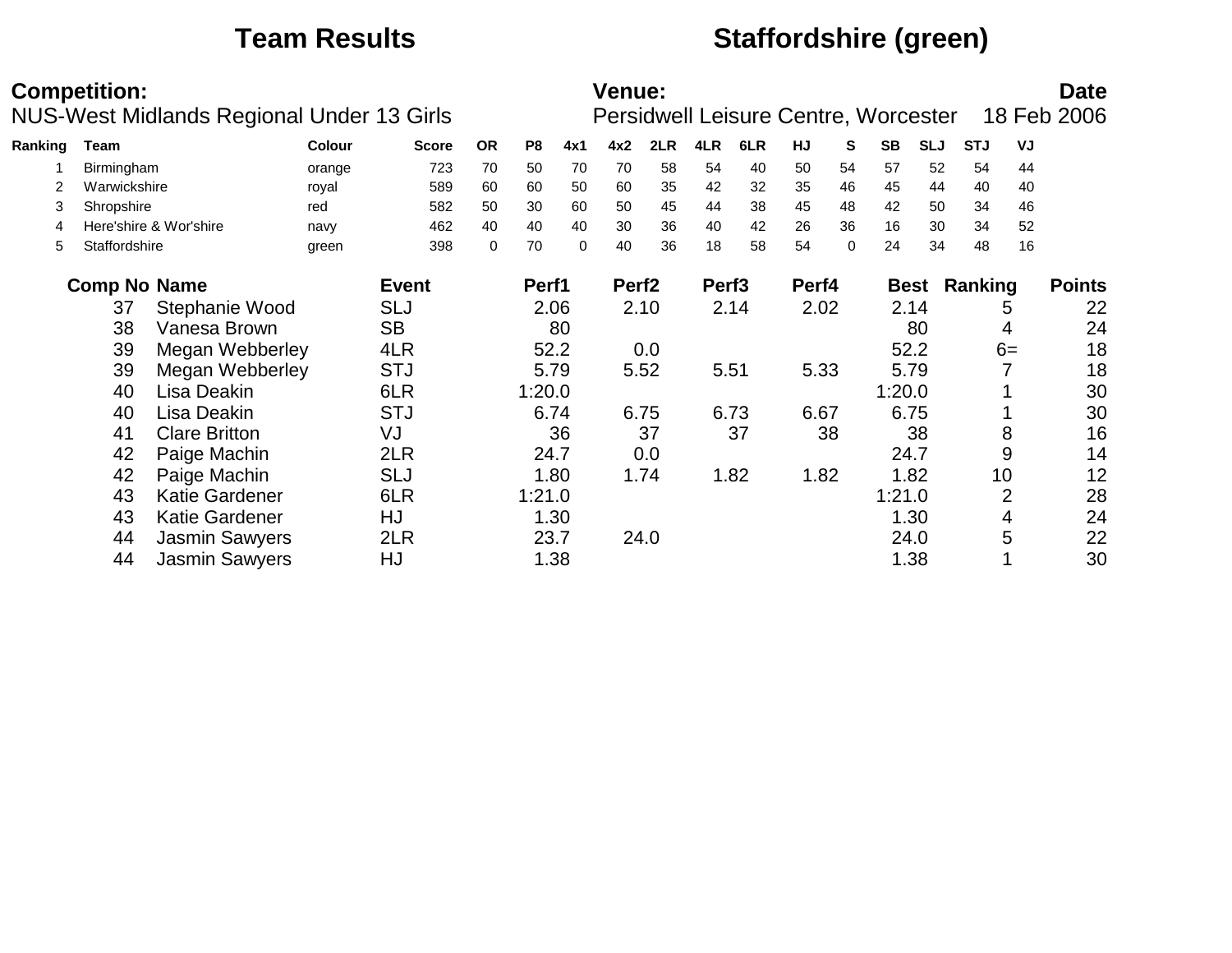## **Team Results Warwickshire (royal)**

|         | <b>Competition:</b> | NUS-West Midlands Regional Under 13 Girls |        |              |             |                |             | <b>Venue:</b>     |      |                   |      |       |          | Persidwell Leisure Centre, Worcester |            |                     |                | <b>Date</b><br>18 Feb 2006 |
|---------|---------------------|-------------------------------------------|--------|--------------|-------------|----------------|-------------|-------------------|------|-------------------|------|-------|----------|--------------------------------------|------------|---------------------|----------------|----------------------------|
|         |                     |                                           |        |              |             |                |             |                   |      |                   |      |       |          |                                      |            |                     |                |                            |
| Ranking | <b>Team</b>         |                                           | Colour | <b>Score</b> | <b>OR</b>   | P <sub>8</sub> | 4x1         | 4x2               | 2LR  | 4LR               | 6LR  | HJ    | S.       | <b>SB</b>                            | <b>SLJ</b> | <b>STJ</b>          | VJ             |                            |
|         | Birmingham          |                                           | orange | 723          | 70          | 50             | 70          | 70                | 58   | 54                | 40   | 50    | 54       | 57                                   | 52         | 54                  | 44             |                            |
| 2       | Warwickshire        |                                           | royal  | 589          | 60          | 60             | 50          | 60                | 35   | 42                | 32   | 35    | 46       | 45                                   | 44         | 40                  | 40             |                            |
| 3       | Shropshire          |                                           | red    | 582          | 50          | 30             | 60          | 50                | 45   | 44                | 38   | 45    | 48       | 42                                   | 50         | 34                  | 46             |                            |
| 4       |                     | Here'shire & Wor'shire                    | navy   | 462          | 40          | 40             | 40          | 30                | 36   | 40                | 42   | 26    | 36       | 16                                   | 30         | 34                  | 52             |                            |
| 5       | Staffordshire       |                                           | green  | 398          | $\mathbf 0$ | 70             | $\mathbf 0$ | 40                | 36   | 18                | 58   | 54    | $\Omega$ | 24                                   | 34         | 48                  | 16             |                            |
|         | <b>Comp No Name</b> |                                           |        | <b>Event</b> |             | Perf1          |             | Perf <sub>2</sub> |      | Perf <sub>3</sub> |      | Perf4 |          |                                      |            | <b>Best Ranking</b> |                | <b>Points</b>              |
|         | 49                  | <b>Chloe Croft</b>                        |        | S            |             |                | 5.08        |                   | 4.85 |                   | 4.45 | 4.84  |          |                                      | 5.08       |                     |                | 18                         |
|         | 50                  | Hannah Noble                              |        | HJ           |             |                | 1.30        |                   |      |                   |      |       |          |                                      | 1.30       |                     | $6=$           | 19                         |
|         | 51                  | <b>Charlotte Anderson</b>                 |        | 4LR          |             |                | 52.0        |                   | 51.7 |                   |      |       |          |                                      | 51.7       |                     | 4              | 24                         |
|         | 51                  | <b>Charlotte Anderson</b>                 |        | VJ           |             |                | 38          |                   | 38   |                   | 39   |       | 41       |                                      | 41         |                     | $\overline{7}$ | 18                         |
|         | 52                  | Acacia Williams                           |        | 4LR          |             |                | 52.2        |                   | 0.0  |                   |      |       |          |                                      | 52.2       |                     | $6=$           | 18                         |
|         | 52                  | Acacia Williams                           |        | <b>SLJ</b>   |             |                | 2.20        |                   | 2.08 |                   | 2.14 | 2.10  |          |                                      | 2.20       |                     | 3              | 26                         |
|         | 53                  | <b>Courtney Archer-Claus</b>              |        | 6LR          |             | 1:27.4         |             |                   |      |                   |      |       |          | 1:27.4                               |            |                     | 10             | 12                         |
|         | 53                  | <b>Courtney Archer-Claus</b>              |        | <b>SB</b>    |             |                | 68          |                   |      |                   |      |       |          |                                      | 68         |                     |                | 18                         |
|         | 54                  | Jemma Lane                                |        | HJ           |             |                | 1.25        |                   |      |                   |      |       |          |                                      | 1.25       |                     | 8              | 16                         |
|         | 55                  | Imogen Green                              |        | 2LR          |             | 24.1           |             |                   | 0.0  |                   |      |       |          |                                      | 24.1       |                     | $6=$           | 19                         |
|         | 55                  | Imogen Green                              |        | <b>STJ</b>   |             |                | 5.86        |                   | 6.16 |                   | 5.92 | 5.98  |          |                                      | 6.16       |                     | 4              | 24                         |
|         | 56                  | <b>Eleanor Forman</b>                     |        | S            |             |                | 8.02        |                   | 7.65 |                   | 7.74 | 7.25  |          |                                      | 8.02       |                     | $\overline{2}$ | 28                         |
|         | 57                  | <b>Isobel Burn</b>                        |        | 2LR          |             |                | 24.2        |                   | 0.0  |                   |      |       |          |                                      | 24.2       |                     | 8              | 16                         |
|         | 57                  | <b>Isobel Burn</b>                        |        | <b>STJ</b>   |             |                | 5.65        |                   | 5.77 |                   | 5.48 | 5.59  |          |                                      | 5.77       |                     | 8              | 16                         |
|         | 58                  | Eleanor Johnson                           |        | VJ           |             |                | 45          |                   | 44   |                   | 44   |       | 43       |                                      | 45         |                     | 5              | 22                         |
|         | 59                  | Georgie Evans                             |        | <b>SLJ</b>   |             |                | 2.12        |                   | 2.04 |                   | 2.02 | 1.98  |          |                                      | 2.12       |                     |                | 18                         |
|         | 60                  | Katie Taylor                              |        | 6LR          |             | 1:25.6         |             |                   |      |                   |      |       |          | 1:25.6                               |            |                     | 6              | 20                         |
|         | 60                  | Katie Taylor                              |        | <b>SB</b>    |             |                | 81          |                   |      |                   |      |       |          |                                      | 81         |                     | $2=$           | 27                         |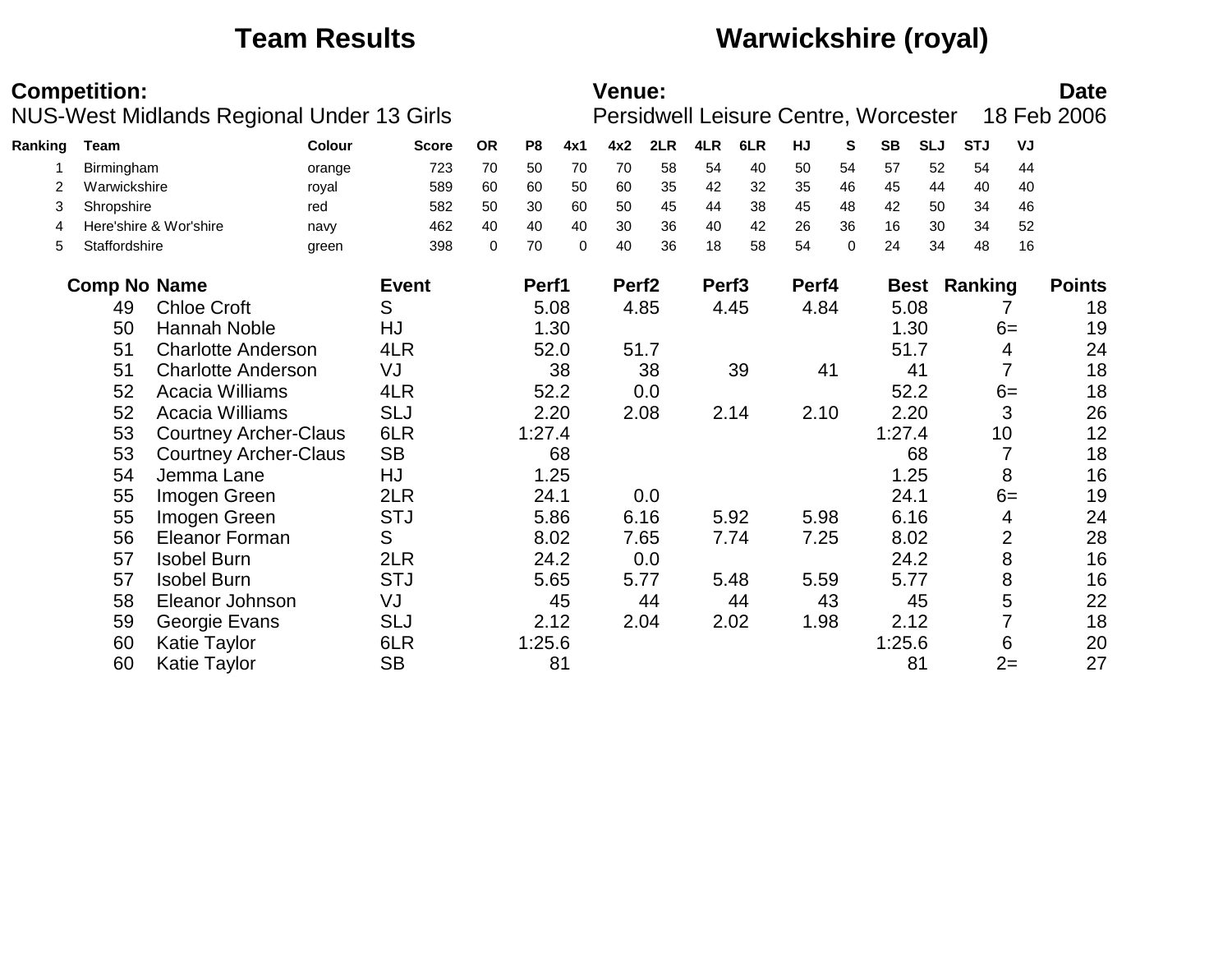## **Event Official Results Sheet Obstacle Relay**

| Ranking Code |    | Team                   | Colour | Heat   | Final | <b>Performance</b> | <b>Points</b> |
|--------------|----|------------------------|--------|--------|-------|--------------------|---------------|
|              | 01 | Birmingham             | orange | 1:17.1 | 0.0   | 1:17.1             | 70            |
|              | 05 | Warwickshire           | roval  | 1:19.0 | 0.0   | 1:19.0             | 60            |
|              | 03 | Shropshire             | red    | 1:22.9 | 0.0   | 1:22.9             | 50            |
|              | 02 | Here'shire & Wor'shire | navy   | 1:27.6 | 0.0   | 1:27.6             | 40            |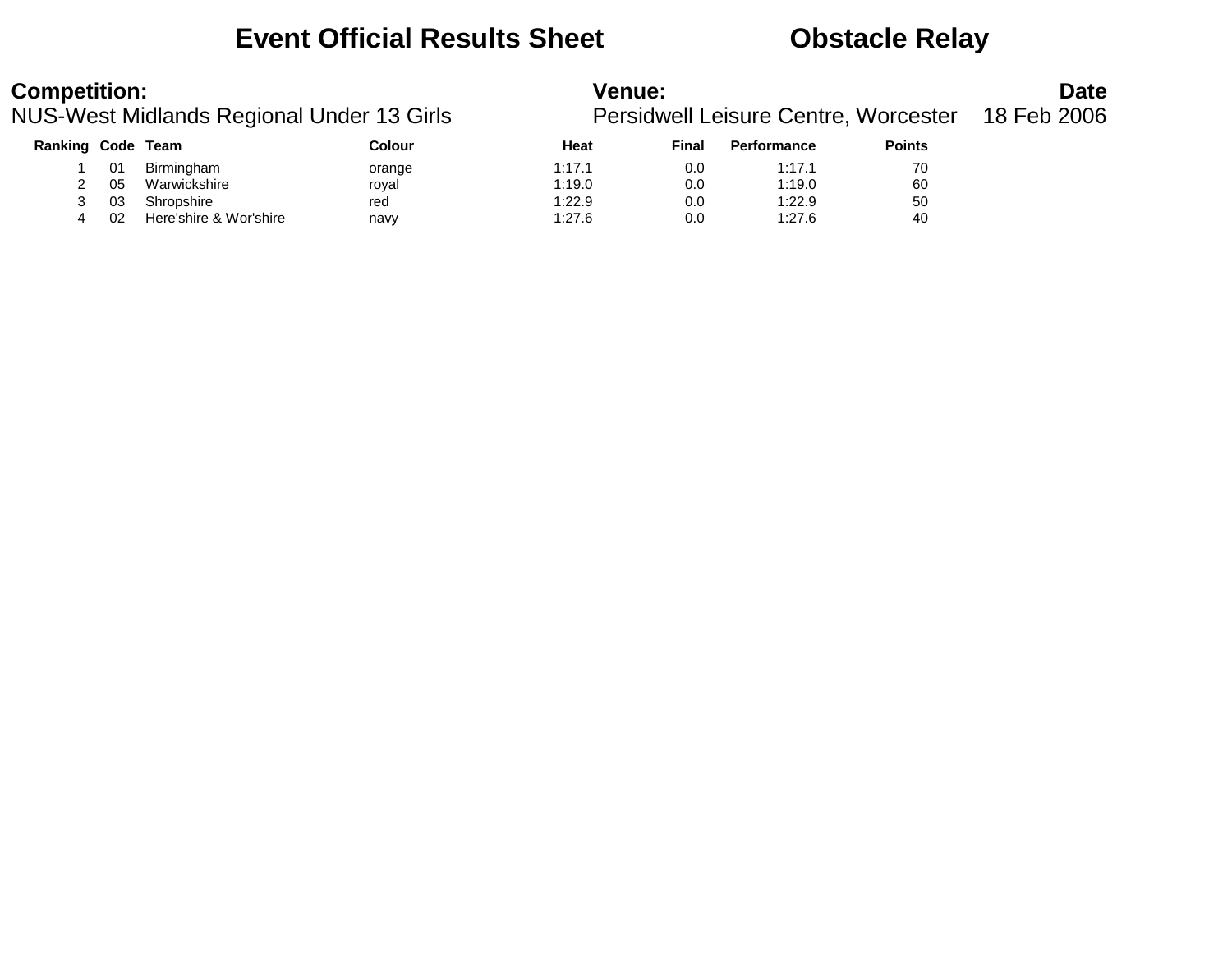## **Results Sheet 2 Lap Race**

| Ranking |                        | Team                   |               | <b>Colour</b>     |                    | <b>Points</b> |             |               |
|---------|------------------------|------------------------|---------------|-------------------|--------------------|---------------|-------------|---------------|
|         |                        | Birmingham             |               | orange            |                    | 58            |             |               |
| 2       |                        | Shropshire             |               | red               |                    | 45            |             |               |
| $3=$    |                        | Here'shire & Wor'shire |               | navy              |                    | 36            |             |               |
|         | $3=$                   | Staffordshire          |               | green             |                    | 36            |             |               |
| 5       |                        | Warwickshire           |               | royal             |                    | 35            |             |               |
| Ranking | Team                   |                        | <b>Colour</b> | <b>BibNo Name</b> |                    |               | <b>Best</b> | <b>Points</b> |
|         | Birmingham             |                        | orange        |                   | <b>Beth Reuben</b> |               | 22.6        | 30            |
| 2       | Birmingham             |                        | orange        |                   | 2 Jade Hodgson     |               | 23.1        | 28            |
| 3       | Shropshire             |                        | red           |                   | 35 Grace Smith     |               | 23.3        | 26            |
| 4       | Here'shire & Wor'shire |                        | navy          |                   | 22 Paisley Hibert  |               | 23.7        | 24            |
| 5       | Staffordshire          |                        | green         |                   | 44 Jasmin Sawyers  |               | 24.0        | 22            |
| $6=$    | Shropshire             |                        | red           |                   | 27 Sophie Worrall  |               | 24.1        | 19            |
| $6=$    | Warwickshire           |                        | royal         |                   | 55 Imogen Green    |               | 24.1        | 19            |
| 8       | Warwickshire           |                        | royal         |                   | 57 Isobel Burn     |               | 24.2        | 16            |
| 9       | Staffordshire          |                        | green         |                   | 42 Paige Machin    |               | 24.7        | 14            |
| 10      | Here'shire & Wor'shire |                        | navy          |                   | 15 Emma Hall       |               | 24.9        | 12            |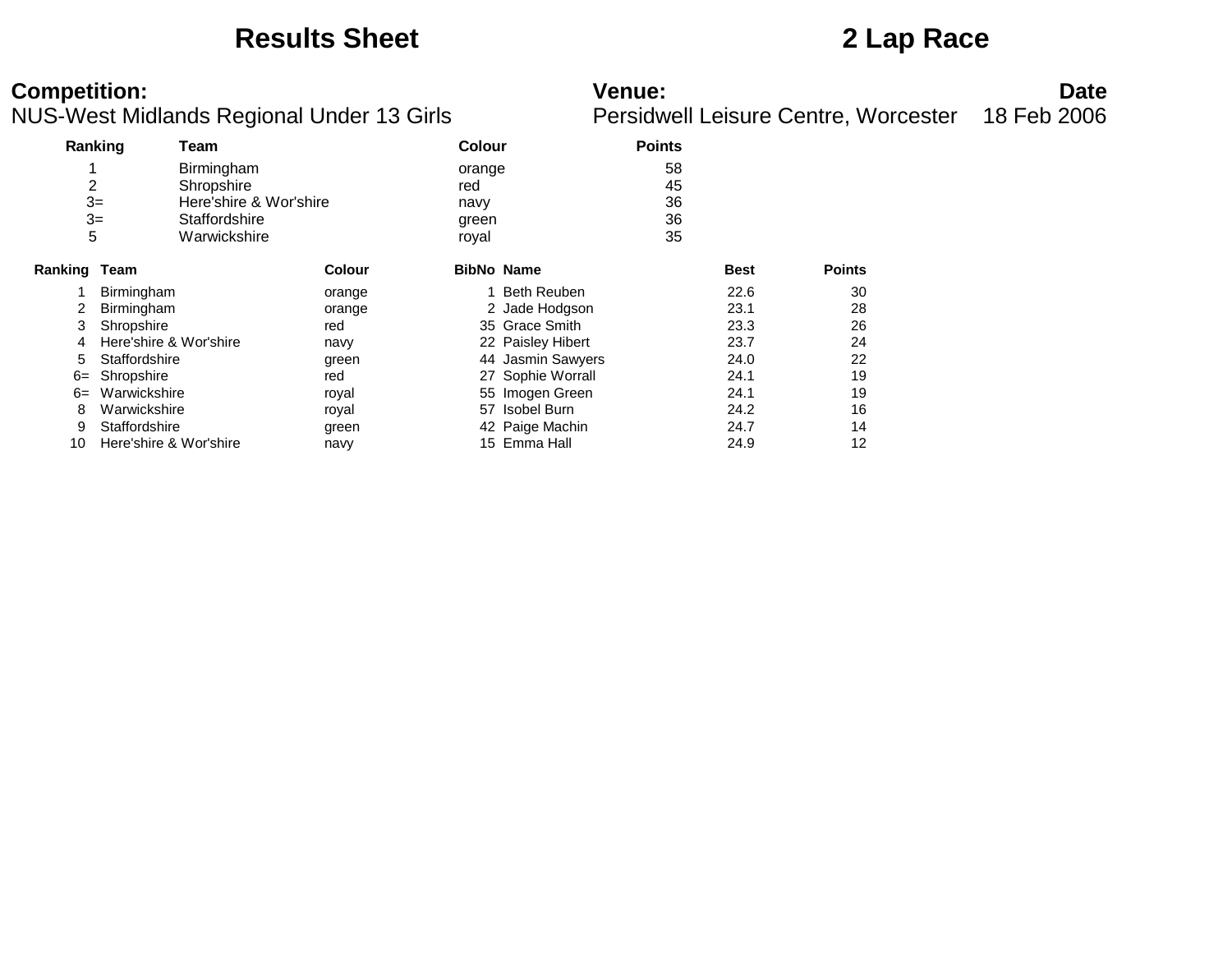### **Results Sheet 4 Lap Race**

| Ranking      |                        | Team                   |               | <b>Colour</b>     |                       | <b>Points</b> |             |               |
|--------------|------------------------|------------------------|---------------|-------------------|-----------------------|---------------|-------------|---------------|
|              |                        | Birmingham             |               | orange            |                       | 54            |             |               |
| 2            |                        | Shropshire             |               | red               |                       | 44            |             |               |
| 3            |                        | Warwickshire           |               | royal             |                       | 42            |             |               |
| 4            |                        | Here'shire & Wor'shire |               | navy              |                       | 40            |             |               |
| 5            |                        | Staffordshire          |               | green             |                       | 18            |             |               |
| Ranking Team |                        |                        | <b>Colour</b> | <b>BibNo Name</b> |                       |               | <b>Best</b> | <b>Points</b> |
|              | Shropshire             |                        | red           |                   | 33 Alice Brett        |               | 49.9        | 30            |
| 2            | Birmingham             |                        | orange        |                   | 4 Ami Rutter          |               | 50.3        | 28            |
| 3            | Birmingham             |                        | orange        |                   | 5 Rosie-May Wheeler   |               | 50.8        | 26            |
| 4            | Warwickshire           |                        | royal         |                   | 51 Charlotte Anderson |               | 51.7        | 24            |
| 5            | Here'shire & Wor'shire |                        | navy          | 17                | Emma Davis            |               | 51.9        | 22            |
| $6=$         | Here'shire & Wor'shire |                        | navy          |                   | 20 Laura Porter       |               | 52.2        | 18            |
| $6=$         | Staffordshire          |                        | green         |                   | 39 Megan Webberley    |               | 52.2        | 18            |
| $6=$         | Warwickshire           |                        | royal         |                   | 52 Acacia Williams    |               | 52.2        | 18            |
| 9            | Shropshire             |                        | red           |                   | 31 Steph Butler       |               | 55.3        | 14            |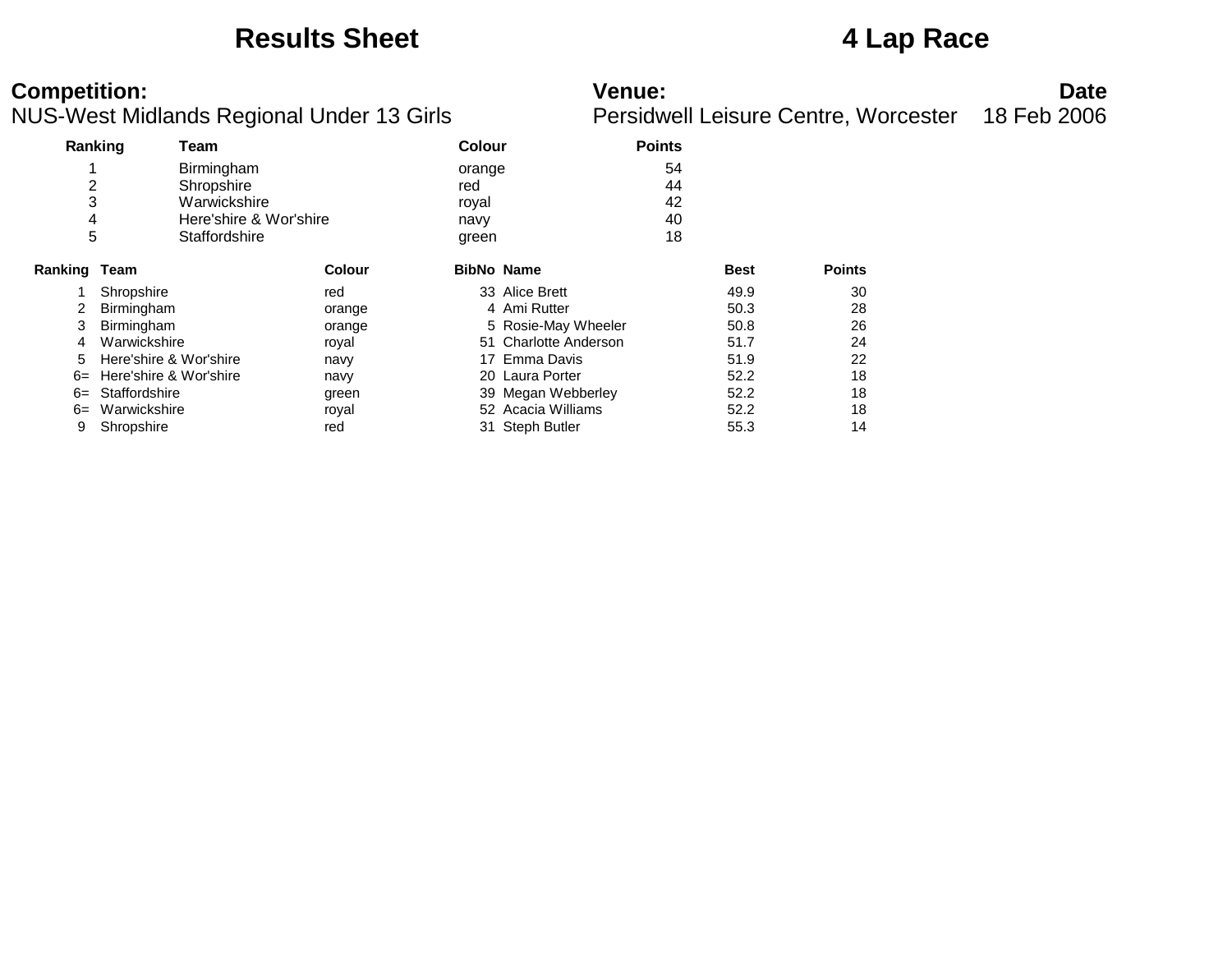## **Results Sheet 6 Lap Time Trial**

| Ranking        |                        | Team                   |               | Colour            |                          | <b>Points</b> |               |
|----------------|------------------------|------------------------|---------------|-------------------|--------------------------|---------------|---------------|
|                |                        | Staffordshire          |               | green             |                          | 58            |               |
| $\overline{c}$ |                        | Here'shire & Wor'shire |               | navy              |                          | 42            |               |
| 3              |                        | Birmingham             |               | orange            |                          | 40            |               |
| 4              |                        | Shropshire             |               | red               |                          | 38            |               |
| 5              |                        | Warwickshire           |               | royal             |                          | 32            |               |
| Ranking        | Team                   |                        | <b>Colour</b> | <b>BibNo Name</b> |                          | <b>Best</b>   | <b>Points</b> |
|                | Staffordshire          |                        | green         |                   | 40 Lisa Deakin           | 1:20.0        | 30            |
| 2              | Staffordshire          |                        | green         |                   | 43 Katie Gardener        | 1:21.0        | 28            |
| 3              | Birmingham             |                        | orange        |                   | 3 Andrea Lewis-Jones     | 1:23.3        | 26            |
| 4              | Here'shire & Wor'shire |                        | navy          |                   | 21 Megan Davis           | 1:24.3        | 24            |
| 5              | Shropshire             |                        | red           |                   | 32 Demi Lewendon         | 1:25.1        | 22            |
| 6              | Warwickshire           |                        | royal         |                   | 60 Katie Taylor          | 1:25.6        | 20            |
|                | Here'shire & Wor'shire |                        | navy          |                   | 23 Thomasinla Ball       | 1:25.8        | 18            |
| 8              | Shropshire             |                        | red           |                   | 26 Chloe Murphy          | 1:26.7        | 16            |
| 9              | Birmingham             |                        | orange        |                   | 6 Danielle Norton        | 1:27.3        | 14            |
| 10             | Warwickshire           |                        | roval         |                   | 53 Courtney Archer-Claus | 1:27.4        | 12            |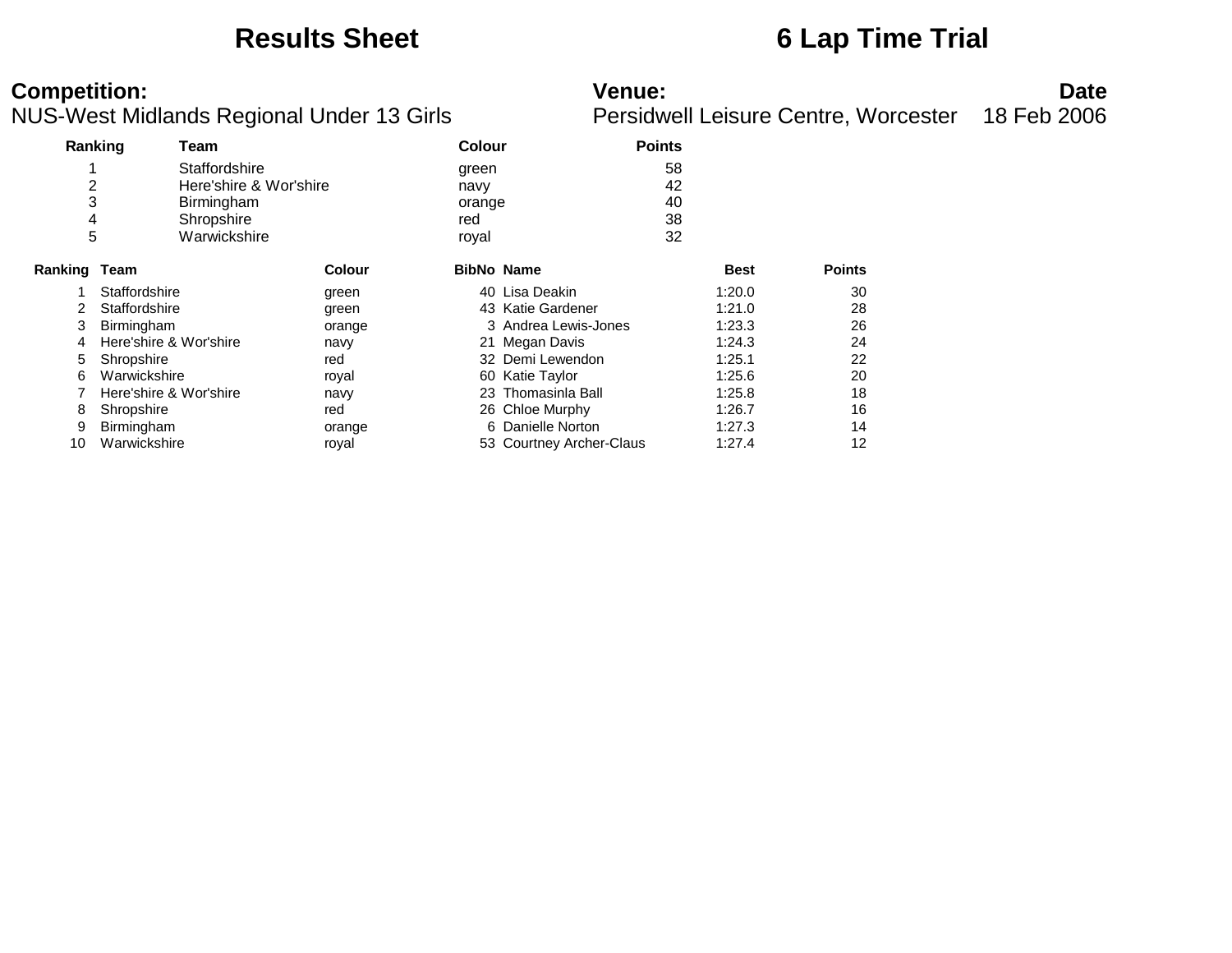## **Event Official Results Sheet 8 Lap Paarlauf**

| <b>Competition:</b>      |    |               | NUS-West Midlands Regional Under 13 Girls | Venue: |       | Persidwell Leisure Centre, Worcester |               | <b>Date</b><br>18 Feb 2006 |
|--------------------------|----|---------------|-------------------------------------------|--------|-------|--------------------------------------|---------------|----------------------------|
| <b>Ranking Code Team</b> |    |               | Colour                                    | Heat   | Final | Performance                          | <b>Points</b> |                            |
|                          | 04 | Staffordshire | green                                     | 1:38.1 | 0.0   | 1:38.1                               | 70            |                            |
|                          | 05 | Warwickshire  | royal                                     | 1:42.6 | 0.0   | 1:42.6                               | 60            |                            |

| 3 01 | Birmingham                  | orange | 1:43.2 | 0.0 | 1:43.2 | 50 |
|------|-----------------------------|--------|--------|-----|--------|----|
|      | 4 02 Here'shire & Wor'shire | navv   | 1:47.1 | 0.C | 1:47.1 | 40 |
| 03   | Shropshire                  | red    | 1:48.7 | 0.C | 1:48.7 | 30 |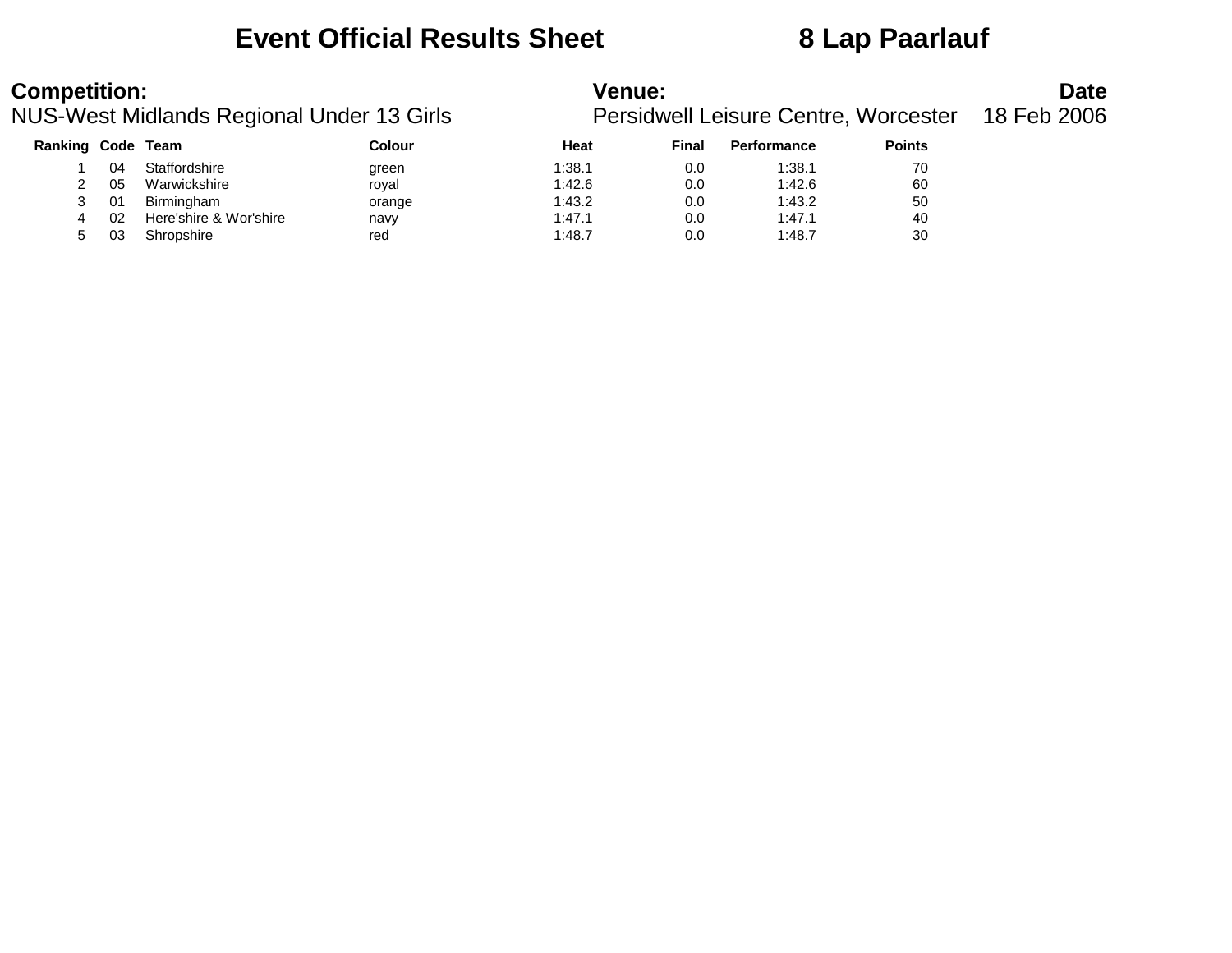### **Event Official Results Sheet 4 x 1 Lap Relay**

| <b>Ranking Code</b> |    | Team                   | Colour | Heat | Final | <b>Performance</b> | <b>Points</b> |
|---------------------|----|------------------------|--------|------|-------|--------------------|---------------|
|                     | 01 | Birmingham             | orange | 46.5 | 0.0   | 46.5               | 70            |
|                     | 03 | Shropshire             | red    | 48.3 | 0.0   | 48.3               | 60            |
|                     | 05 | Warwickshire           | royal  | 48.7 | 0.0   | 48.7               | 50            |
|                     | 02 | Here'shire & Wor'shire | navv   | 50.7 | 0.0   | 50.7               | 40            |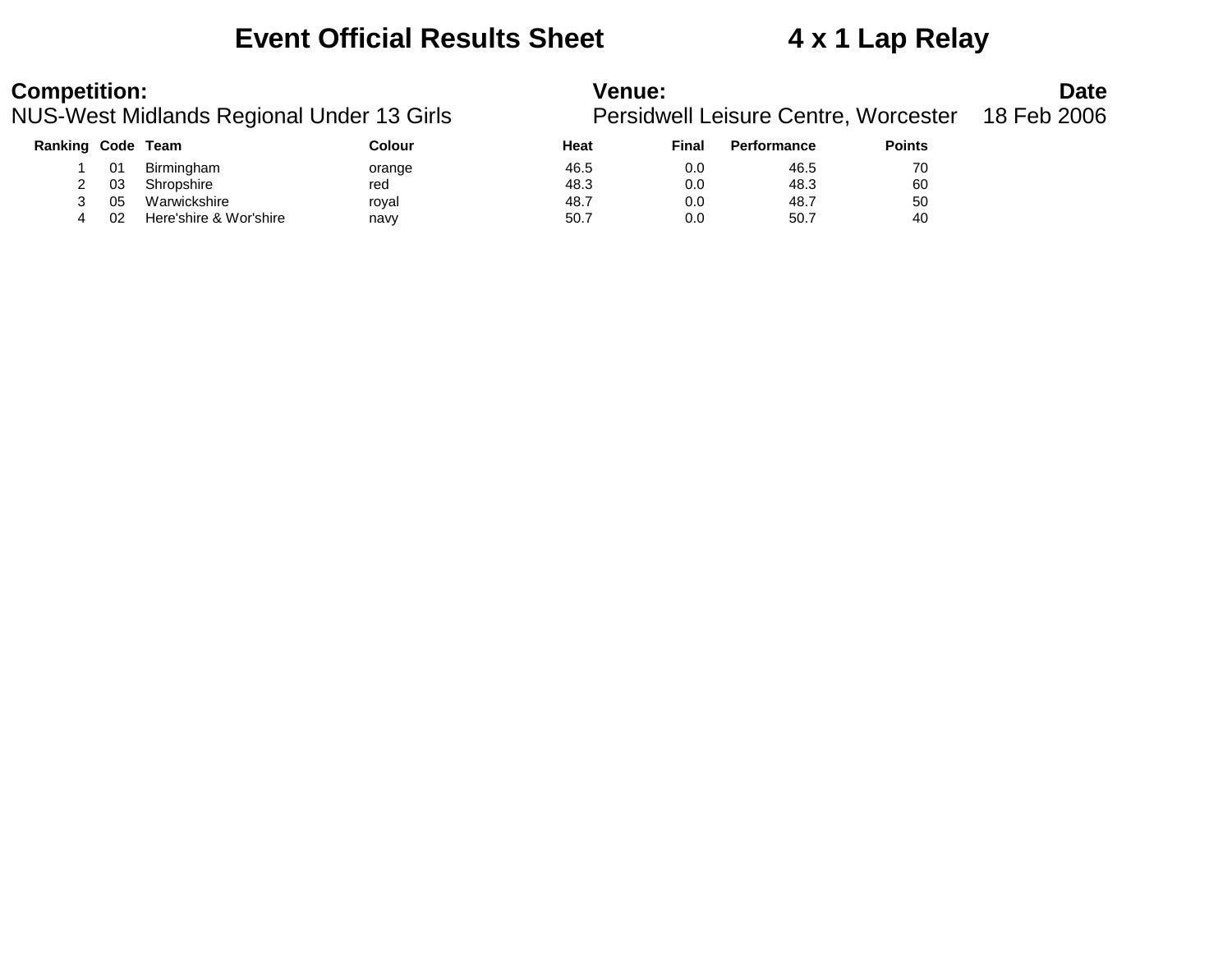### **Event Official Results Sheet 4 x 2 Lap Relay**

| <b>Ranking Code</b> |    | Team                   | Colour | Heat   | Final | <b>Performance</b> | <b>Points</b> |
|---------------------|----|------------------------|--------|--------|-------|--------------------|---------------|
|                     | 01 | Birmingham             | orange | 1:33.8 | 0.0   | 1:33.8             | 70            |
|                     | 05 | Warwickshire           | royal  | 1:35.6 | 0.0   | 1:35.6             | 60            |
|                     | 03 | Shropshire             | red    | 1:36.2 | 0.0   | 1:36.2             | 50            |
| 4                   | 04 | Staffordshire          | green  | 1:37.1 | 0.0   | 1:37.1             | 40            |
|                     | 02 | Here'shire & Wor'shire | navy   | 1:37.5 | 0.0   | 1:37.5             | 30            |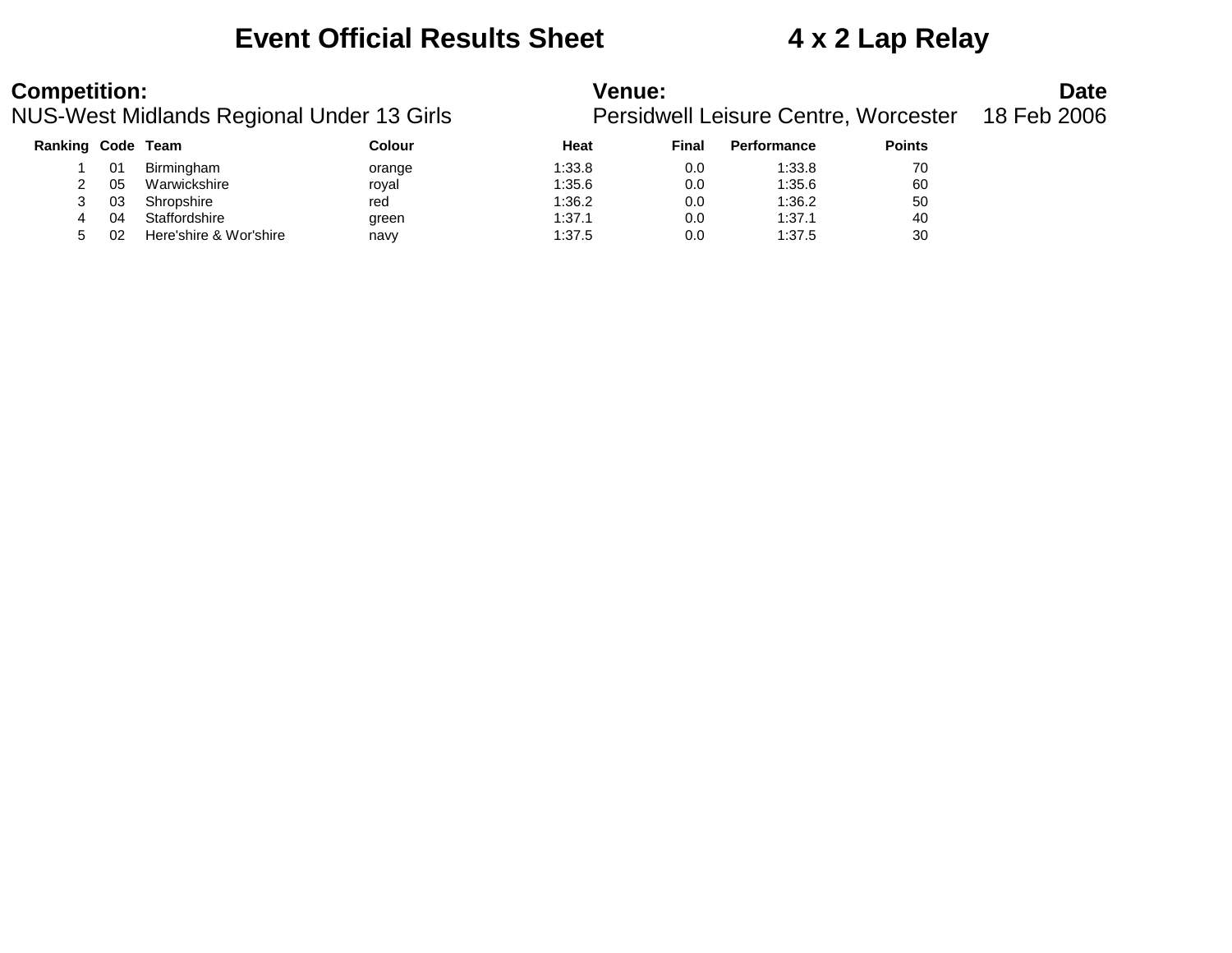## **Results Sheet High Jump**

| Ranking        |                        | Team                   |               | <b>Colour</b>     |                      | <b>Points</b> |             |               |
|----------------|------------------------|------------------------|---------------|-------------------|----------------------|---------------|-------------|---------------|
|                |                        | Staffordshire          |               | green             |                      | 54            |             |               |
| $\overline{2}$ |                        | Birmingham             |               | orange            |                      | 50            |             |               |
| 3              |                        | Shropshire             |               | red               |                      | 45            |             |               |
| 4              |                        | Warwickshire           |               | royal             |                      | 35            |             |               |
| 5              |                        | Here'shire & Wor'shire |               | navy              |                      | 26            |             |               |
| Ranking        | Team                   |                        | <b>Colour</b> | <b>BibNo Name</b> |                      |               | <b>Best</b> | <b>Points</b> |
|                | Staffordshire          |                        | green         |                   | 44 Jasmin Sawyers    |               | 1.38        | 30            |
| 2              | Birmingham             |                        | orange        |                   | 4 Ami Rutter         |               | 1.35        | 28            |
| 3              | Shropshire             |                        | red           |                   | 32 Demi Lewendon     |               | 1.35        | 26            |
| 4              | Staffordshire          |                        | green         |                   | 43 Katie Gardener    |               | 1.30        | 24            |
| 5              | Birmingham             |                        | orange        |                   | 12 Sophie Taylor     |               | 1.30        | 22            |
| $6=$           | Shropshire             |                        | red           |                   | 28 Kez Ogden         |               | 1.30        | 19            |
| $6=$           | Warwickshire           |                        | royal         |                   | 50 Hannah Noble      |               | 1.30        | 19            |
| 8              | Warwickshire           |                        | royal         |                   | 54 Jemma Lane        |               | 1.25        | 16            |
| 9              | Here'shire & Wor'shire |                        | navy          | 13.               | <b>Ellie Bradley</b> |               | 1.20        | 14            |
| 10             | Here'shire & Wor'shire |                        | navy          |                   | 21 Megan Davis       |               | 1.20        | 12            |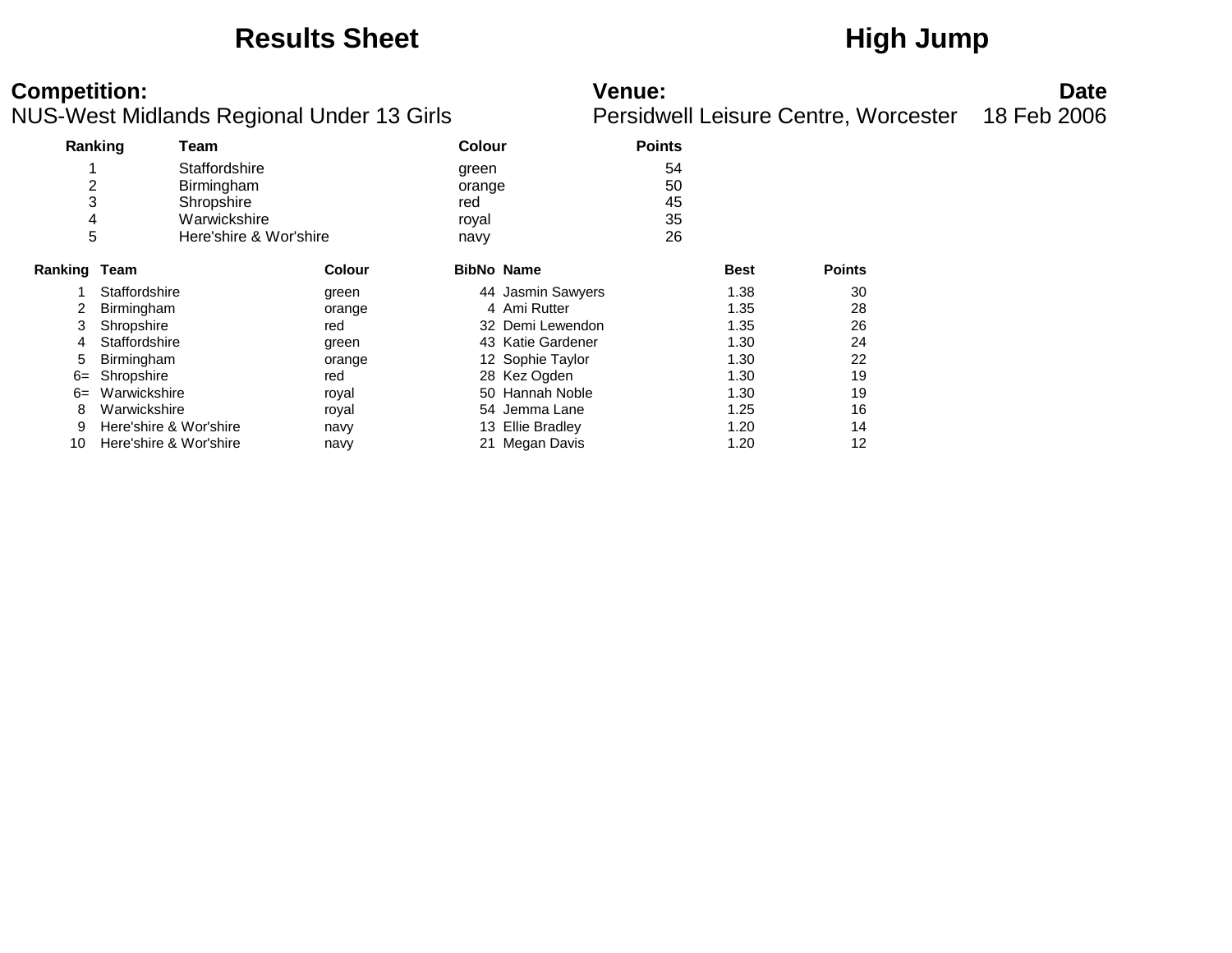### **Results Sheet Shot**

| Ranking             |                        | Team                   |               | Colour            |                     | <b>Points</b> |             |               |
|---------------------|------------------------|------------------------|---------------|-------------------|---------------------|---------------|-------------|---------------|
|                     |                        | Staffordshire          |               | green             |                     | 0             |             |               |
|                     |                        | Birmingham             |               | orange            |                     | 54            |             |               |
| 2                   |                        | Shropshire             |               | red               |                     | 48            |             |               |
| 3                   |                        | Warwickshire           |               | royal             |                     | 46            |             |               |
| 4                   |                        | Here'shire & Wor'shire |               | navy              |                     | 36            |             |               |
| <b>Ranking Team</b> |                        |                        | <b>Colour</b> | <b>BibNo Name</b> |                     |               | <b>Best</b> | <b>Points</b> |
|                     | Birmingham             |                        | orange        |                   | 5 Rosie-May Wheeler |               | 8.05        | 30            |
| 2                   | Warwickshire           |                        | royal         |                   | 56 Eleanor Forman   |               | 8.02        | 28            |
| 3                   | Shropshire             |                        | red           |                   | 36 Zoe Green        |               | 7.75        | 26            |
| 4                   | Birmingham             |                        | orange        |                   | 9 Jade Perry        |               | 6.83        | 24            |
| 5                   | Shropshire             |                        | red           | 29.               | Jodie Phillips      |               | 5.75        | 22            |
| 6                   |                        | Here'shire & Wor'shire | navy          | 20                | Laura Porter        |               | 5.27        | 20            |
|                     | Warwickshire           |                        | royal         | 49                | Chloe Croft         |               | 5.08        | 18            |
| 8                   | Here'shire & Wor'shire |                        | navy          |                   | 18 Fenn O'Meally    |               | 5.01        | 16            |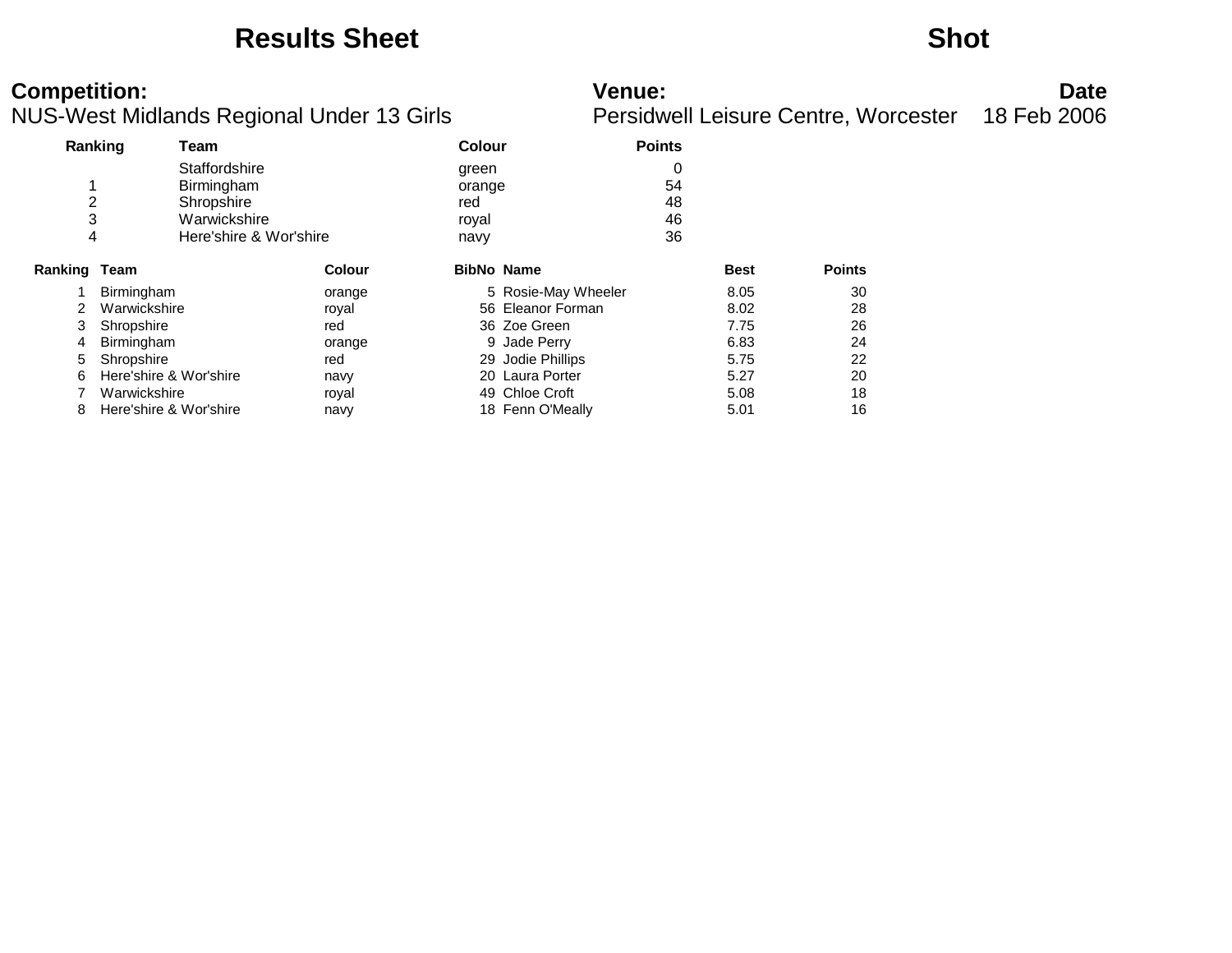## **Results Sheet <b>Speed Bounce Speed Bounce**

|              | ັ             |                                                                                                                               |                        |              |                                                                                                                                                                                                                            |               |               |  |
|--------------|---------------|-------------------------------------------------------------------------------------------------------------------------------|------------------------|--------------|----------------------------------------------------------------------------------------------------------------------------------------------------------------------------------------------------------------------------|---------------|---------------|--|
| Ranking      | Team          |                                                                                                                               |                        |              |                                                                                                                                                                                                                            |               |               |  |
|              | Birmingham    |                                                                                                                               |                        |              | 57                                                                                                                                                                                                                         |               |               |  |
| 2            | Warwickshire  |                                                                                                                               | royal                  |              | 45                                                                                                                                                                                                                         |               |               |  |
| 3            | Shropshire    |                                                                                                                               | red                    |              | 42                                                                                                                                                                                                                         |               |               |  |
| 4            | Staffordshire |                                                                                                                               | green                  |              | 24                                                                                                                                                                                                                         |               |               |  |
| 5            |               |                                                                                                                               | navy                   |              | 16                                                                                                                                                                                                                         |               |               |  |
| Ranking Team |               | <b>Colour</b>                                                                                                                 |                        |              |                                                                                                                                                                                                                            |               | <b>Points</b> |  |
|              |               | orange                                                                                                                        |                        |              |                                                                                                                                                                                                                            | 87            | 30            |  |
|              |               | orange                                                                                                                        |                        |              |                                                                                                                                                                                                                            | 81            | 27            |  |
| $2=$         |               | royal                                                                                                                         | 60                     |              |                                                                                                                                                                                                                            | 81            | 27            |  |
|              |               | green                                                                                                                         | 38                     | Vanesa Brown |                                                                                                                                                                                                                            | 80            | 24            |  |
| Shropshire   |               | red                                                                                                                           |                        |              |                                                                                                                                                                                                                            | 78            | 22            |  |
| Shropshire   |               | red                                                                                                                           | 31                     |              |                                                                                                                                                                                                                            | 74            | 20            |  |
|              |               | royal                                                                                                                         |                        |              |                                                                                                                                                                                                                            | 68            | 18            |  |
|              |               | navy                                                                                                                          |                        |              |                                                                                                                                                                                                                            | 63            | 16            |  |
|              |               | navy                                                                                                                          |                        |              |                                                                                                                                                                                                                            | 59            | 0             |  |
|              |               | Birmingham<br>Birmingham<br>Warwickshire<br>Staffordshire<br>Warwickshire<br>Here'shire & Wor'shire<br>Here'shire & Wor'shire | Here'shire & Wor'shire |              | <b>Colour</b><br>orange<br><b>BibNo Name</b><br>3 Andrea Lewis-Jones<br>11 Danielle Georgiou<br>Katie Taylor<br>26 Chloe Murphy<br><b>Steph Butler</b><br>53 Courtney Archer-Claus<br>14 Elizabeth Sliwa<br>100 Kate Raski | <b>Points</b> | Total         |  |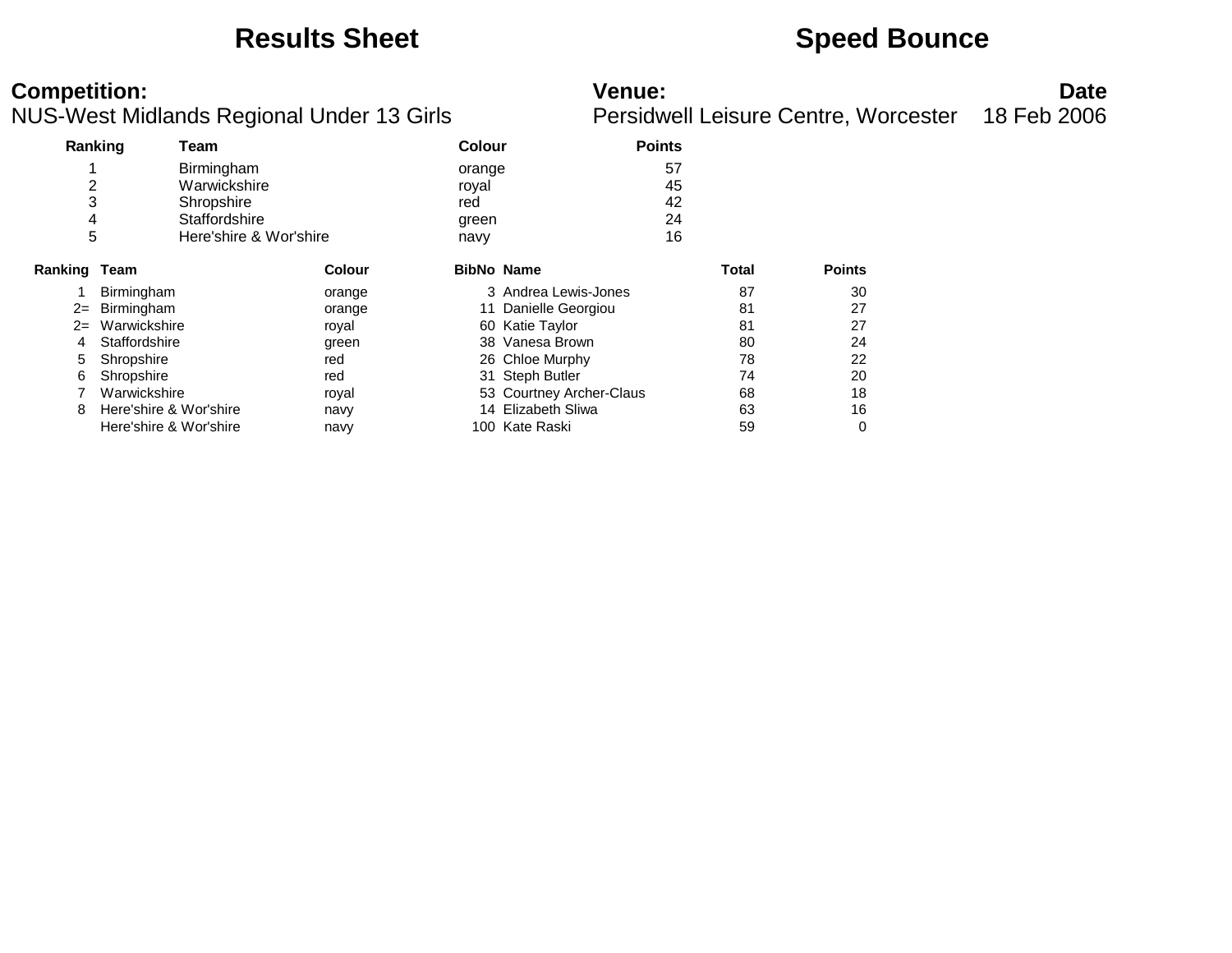## **Results Sheet Standing Long Jump**

| Ranking |                        | Team                   |               |                   | <b>Colour</b>       |    |             |               |
|---------|------------------------|------------------------|---------------|-------------------|---------------------|----|-------------|---------------|
|         |                        | Birmingham             |               | orange            |                     | 52 |             |               |
| 2       |                        | Shropshire             |               | red               |                     | 50 |             |               |
| 3       |                        | Warwickshire           |               | royal             |                     | 44 |             |               |
| 4       |                        | Staffordshire          |               | green             |                     | 34 |             |               |
| 5       |                        | Here'shire & Wor'shire |               | navy              |                     | 30 |             |               |
| Ranking | Team                   |                        | <b>Colour</b> | <b>BibNo Name</b> |                     |    | <b>Best</b> | <b>Points</b> |
|         | Shropshire             |                        | red           |                   | 35 Grace Smith      |    | 2.26        | 30            |
|         | Birmingham             |                        | orange        |                   | <b>Beth Reuben</b>  |    | 2.22        | 28            |
| 3       | Warwickshire           |                        | royal         |                   | 52 Acacia Williams  |    | 2.20        | 26            |
| 4       | <b>Birmingham</b>      |                        | orange        |                   | 8 Milly Kellyman    |    | 2.20        | 24            |
| 5       | Staffordshire          |                        | green         |                   | 37 Stephanie Wood   |    | 2.14        | 22            |
| 6       | Shropshire             |                        | red           |                   | 25 Helena Vaughan   |    | 2.12        | 20            |
|         | Warwickshire           |                        | royal         |                   | 59 Georgie Evans    |    | 2.12        | 18            |
| 8       | Here'shire & Wor'shire |                        | navy          |                   | 24 Rachel Baker     |    | 2.06        | 16            |
| 9       | Here'shire & Wor'shire |                        | navy          | 19                | <b>Jess Rushall</b> |    | 1.92        | 14            |
| 10      | Staffordshire          |                        | green         |                   | 42 Paige Machin     |    | 1.82        | 12            |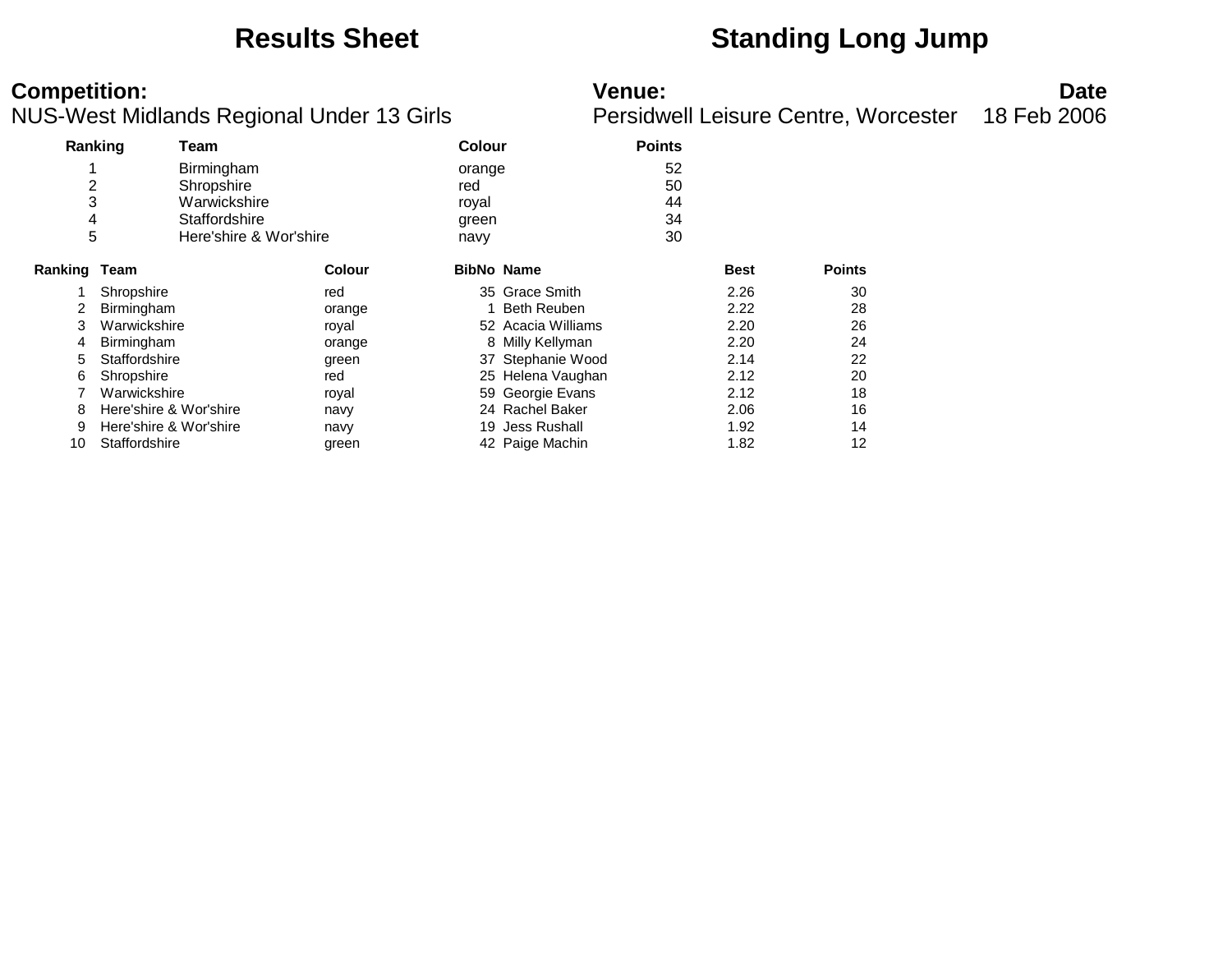## **Results Sheet Standing Triple Jump**

| Ranking        |                        | Team                   |               |                   | <b>Colour</b>      |    |             |               |
|----------------|------------------------|------------------------|---------------|-------------------|--------------------|----|-------------|---------------|
|                |                        | Birmingham             |               | orange            |                    | 54 |             |               |
| $\overline{c}$ |                        | Staffordshire          |               | green             |                    | 48 |             |               |
| 3              |                        | Warwickshire           |               | royal             |                    | 40 |             |               |
|                | $4=$                   | Here'shire & Wor'shire |               | navy              |                    | 34 |             |               |
|                | $4=$                   | Shropshire             |               | red               |                    | 34 |             |               |
| Ranking        | Team                   |                        | <b>Colour</b> | <b>BibNo Name</b> |                    |    | <b>Best</b> | <b>Points</b> |
|                | Staffordshire          |                        | green         |                   | 40 Lisa Deakin     |    | 6.75        | 30            |
| 2              | Birmingham             |                        | orange        |                   | 7 Helena Singleton |    | 6.53        | 28            |
| 3              | Birmingham             |                        | orange        |                   | 2 Jade Hodgson     |    | 6.41        | 26            |
| 4              | Warwickshire           |                        | royal         |                   | 55 Imogen Green    |    | 6.16        | 24            |
| 5              | Here'shire & Wor'shire |                        | navy          |                   | 23 Thomasinla Ball |    | 6.09        | 22            |
| 6              | Shropshire             |                        | red           |                   | 34 Laura Gibbons   |    | 6.01        | 20            |
|                | Staffordshire          |                        | green         |                   | 39 Megan Webberley |    | 5.79        | 18            |
| 8              | Warwickshire           |                        | royal         | 57                | Isobel Burn        |    | 5.77        | 16            |
| 9              | Shropshire             |                        | red           |                   | 33 Alice Brett     |    | 5.56        | 14            |
| 10             | Here'shire & Wor'shire |                        | navy          |                   | 17 Emma Davis      |    | 5.52        | 12            |